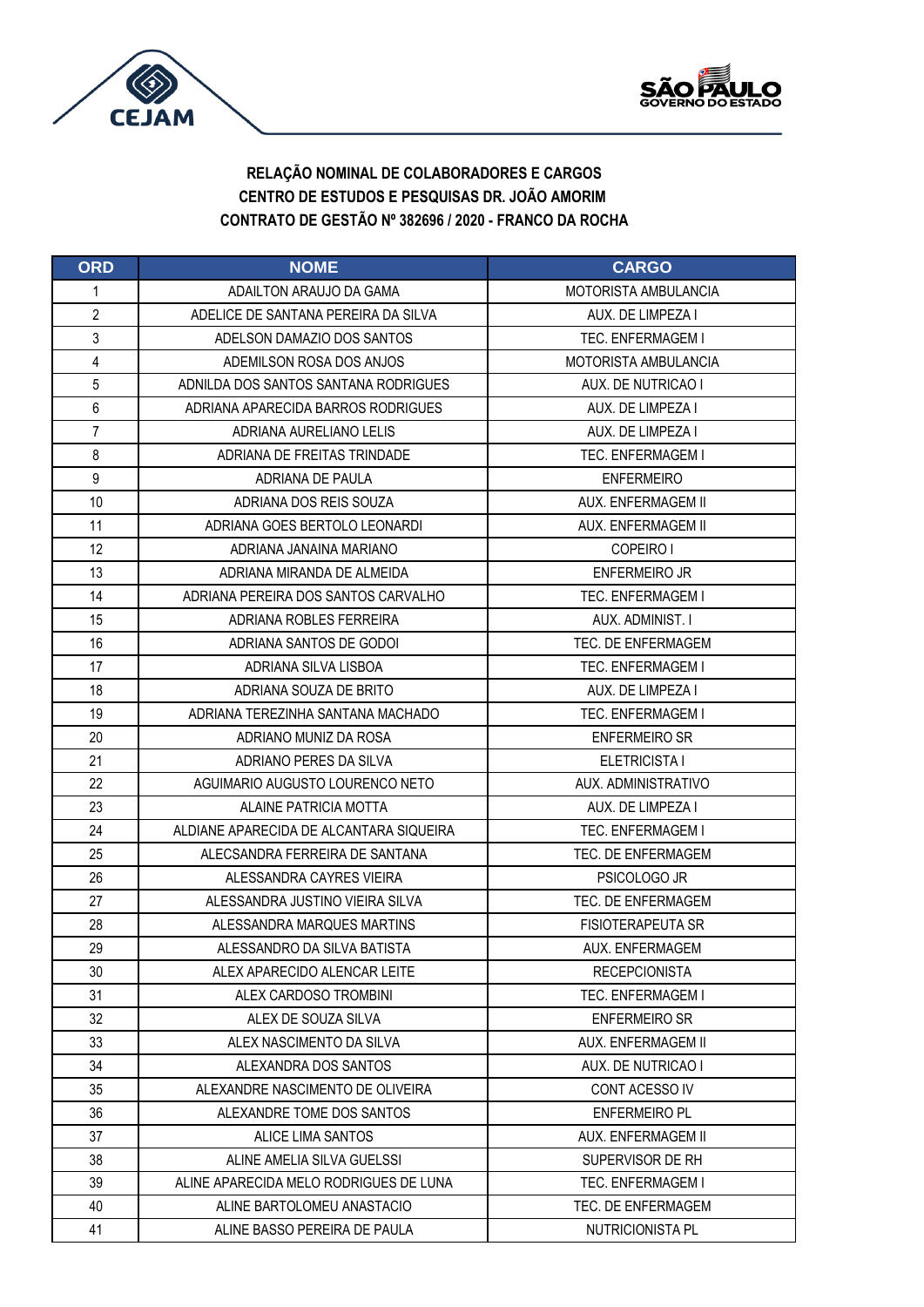



| <b>ORD</b> | <b>NOME</b>                        | <b>CARGO</b>             |
|------------|------------------------------------|--------------------------|
| 42         | ALINE COSTA OLIVEIRA DOS SANTOS    | COPEIRO I                |
| 43         | ALINE DUTRA VASCONCELOS            | AUX. DE LIMPEZA I        |
| 44         | ALINE FEITOSA LIMA DE OLIVEIRA     | TEC. ENFERMAGEM I        |
| 45         | ALINE KELLE FERMINO SILVA          | <b>FISIOTERAPEUTA PL</b> |
| 46         | ALINE KELY DOS SANTOS              | TEC. ENFERMAGEM I        |
| 47         | ALINE PEREIRA DA SILVA             | AUX. ENFERMAGEM II       |
| 48         | ALINE PEREIRA DA SILVA             | ASSISTENTE SOCIAL SR     |
| 49         | ALINE SILVA RIBEIRO SCARELLI       | AUX. ENFERMAGEM I        |
| 50         | ALINE SOUSA DOS SANTOS             | <b>TEC. ENFERMAGEM I</b> |
| 51         | ALINE VIEIRA DA ROCHA              | AUX. DE NUTRICAO I       |
| 52         | AMANDA APARECIDA DE ALMEIDA        | TEC. ENFERMAGEM I        |
| 53         | AMANDA APARECIDA OLIVEIRA          | AUX. DE NUTRICAO I       |
| 54         | AMANDA GRAZIELA DE SOUZA MACHADO   | <b>ENFERMEIRO SR</b>     |
| 55         | AMANDA ROBERTA CANDIDA DA SILVA    | TEC. DE ENFERMAGEM       |
| 56         | AMANDA SATURNINO MACIEL            | TEC. ENFERMAGEM I        |
| 57         | ANA BEATRIZ BERALDES DE SENA       | <b>JOVEM APRENDIZ</b>    |
| 58         | ANA BEATRIZ DE OLIVEIRA UDVARI     | ENCARR. DE LIMPEZA       |
| 59         | ANA CAROLINA SANTOS SILVA MONTEIRO | AUX. ENFERMAGEM I        |
| 60         | ANA CLAUDIA GOMES SILVA            | AUX. ENFERMAGEM I        |
| 61         | ANA CRISTIANE GOMES MORAES         | AUX. ADMINISTRATIVO      |
| 62         | ANA CRISTINA FERREIRA DA SILVA     | <b>COPEIRO II</b>        |
| 63         | ANA MARIA GUILHERME JERONIMO       | AUX. ADMINIST. II        |
| 64         | ANA PAULA CARDOSO DA SILVA         | AUX. ENFERMAGEM I        |
| 65         | ANA PAULA LOPES PEREIRA            | AUX. ENFERMAGEM II       |
| 66         | ANA PAULA RODRIGUES DA SILVA       | <b>ENFERMEIRO SR</b>     |
| 67         | ANDERSON MACEDO                    | <b>BOMBEIRO CIVIL I</b>  |
| 68         | ANDERSON VIEIRA DA SILVA           | ENCANADOR II             |
| 69         | ANDREA APARECIDA DE ABREU SILVA    | <b>TEC. ENFERMAGEM I</b> |
| 70         | ANDREA CRISTINA FERREIRA BARBOSA   | AUX. ENFERMAGEM II       |
| 71         | ANDREA FERREIRA DE OLIVEIRA        | <b>ASSISTENTE ADM I</b>  |
| 72         | ANDREA GALDINO DOS SANTOS OLIVEIRA | <b>TEC. ENFERMAGEM I</b> |
| 73         | ANDREIA MARTINS DA SILVA           | AUX. ENFERMAGEM II       |
| 74         | ANDREIA REGINA GOMES               | CONTROL, ACESSO I        |
| 75         | ANDREIA RODRIGUES DA SILVA         | COPEIRO I                |
| 76         | ANDRESA ANGELINA DE FARIAS         | <b>ENFERMEIRO</b>        |
| 77         | ANDRESA FERNANDA LOPES DE SA       | <b>ENFERMEIRO</b>        |
| 78         | ANDRESSA CRISTINA GOMES BARBOSA    | COPEIRO I                |
| 79         | ANDRESSA HERMINIO DA SILVA         | <b>ASSISTENTE ADM I</b>  |
| 80         | ANDREW GOMES FALCO DO AMARAL       | <b>JOVEM APRENDIZ</b>    |
| 81         | ANDREZA ALMEIDA RAMOS              | SUPERV ENFERMAGEM        |
| 82         | ANDREZA BREDER BARBOZA             | <b>TEC IMOBIL ORTOP</b>  |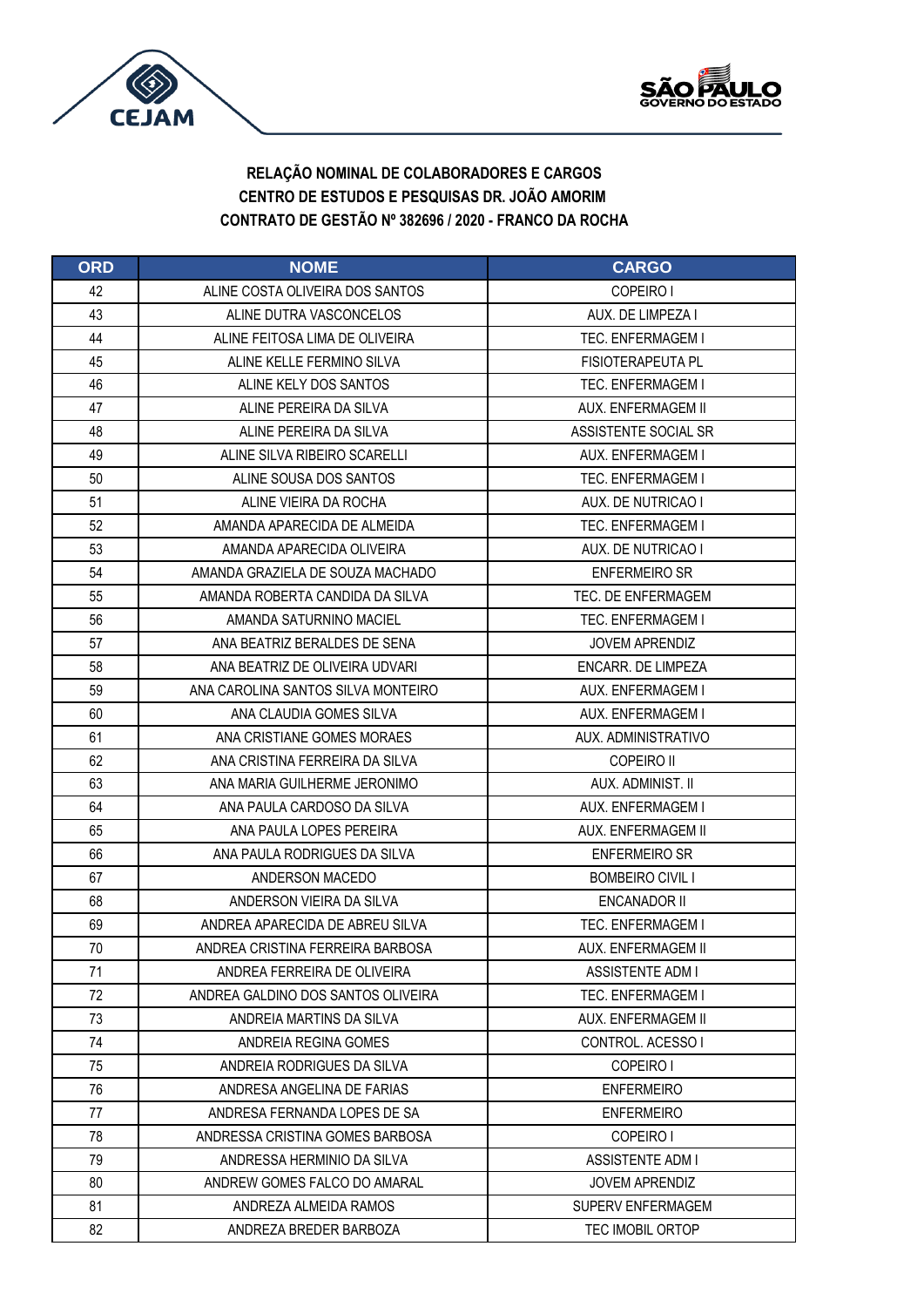



| <b>ORD</b> | <b>NOME</b>                               | <b>CARGO</b>             |
|------------|-------------------------------------------|--------------------------|
| 83         | ANDREZA DAIANE BORGES                     | AUX. ADMINIST. I         |
| 84         | ANGELA FERREIRA LEITE                     | <b>FARMACEUTICO</b>      |
| 85         | ANTONIA ALVES DE SOUZA                    | AUX. ESTERILIZACA II     |
| 86         | ANTONIA APARECIDA RODRIGUES DE BRITO      | AUX. DE LIMPEZA II       |
| 87         | ANTONIA NILDA BARRADAS DOS SANTOS ARAUJO  | AUX. DE FARMACIA I       |
| 88         | ANTONIO ALVES DOS SANTOS                  | CONTROL, ACESSO I        |
| 89         | ANTONIO WAGNER RESENDE DA NOBREGA         | TEC. ENFERMAGEM I        |
| 90         | ANTONIO WILSON DA CONCEICAO DOS SANTOS    | COLETOR I                |
| 91         | APARECIDA ALVES                           | COPEIRO I                |
| 92         | APARECIDA OMENA DA SILVA                  | AUX. ENFERMAGEM I        |
| 93         | APARECIDO AFONSO DE SOUZA                 | OFICIAL DE MANUT I       |
| 94         | ARIADE SOUZA BARRETO GOMES DE ASSIS       | AUX. DE LIMPEZA I        |
| 95         | ARIADNES PERES DA SILVA                   | AUX. ENFERMAGEM I        |
| 96         | ARIANA SANTIAGO ZOCARATTO                 | <b>TERAP OCUPACIONAL</b> |
| 97         | ARIANE APARECIDA DIAS DOS SANTOS          | <b>JOVEM APRENDIZ</b>    |
| 98         | ARIANE MARQUES DA SILVA                   | <b>ENFERMEIRO</b>        |
| 99         | ARIANE ROBERTA DE ALMEIDA SANTANA         | <b>ENFERMEIRO JR</b>     |
| 100        | ARIANE TRUJILO LOPES                      | AUX. ENFERMAGEM I        |
| 101        | ARIANY DE SOUZA FERNANDES                 | <b>ENFERMEIRO JR</b>     |
| 102        | ARIEL CONCEICAO ROSA                      | <b>TEC. ENFERMAGEM I</b> |
| 103        | ARITANA DE FATIMA NOBREGA                 | AUX. ENFERMAGEM II       |
| 104        | ATALITA DOS SANTOS CRUZ                   | <b>ENFERMEIRO JR</b>     |
| 105        | AUGUSTO LANDIM DA SILVA                   | <b>TEC. ENFERMAGEM I</b> |
| 106        | AUGUSTO LAZARO SIQUEIRA DE ALMEIDA SANTOS | <b>FISIOTERAPEUTA JR</b> |
| 107        | AYSLANN WANDER WESTFAL CLEMENTINO         | AUX. ENFERMAGEM I        |
| 108        | BARBARA ACCIOLY BARROS DOS ANJOS          | <b>ENFERMEIRO</b>        |
| 109        | BARBARA ADRIANA ZANOTTI DE ARAUJO         | <b>TEC. ENFERMAGEM I</b> |
| 110        | BARBARA APARECIDA DE OLIVEIRA FLORENTINO  | <b>TEC. ENFERMAGEM I</b> |
| 111        | <b>BARBARA BUENO GOMES</b>                | <b>FISIOTERAPEUTA</b>    |
| 112        | BEATRIZ CONSTANTINO DOS SANTOS            | AUX. DE LIMPEZA I        |
| 113        | <b>BEATRIZ COSTA DIAS</b>                 | AUX. DE LIMPEZA I        |
| 114        | BEATRIZ DA SILVA MARINO                   | <b>ENFERMEIRO</b>        |
| 115        | <b>BENILZA SOUZA</b>                      | AUX. ENFERMAGEM II       |
| 116        | <b>BIANCA ALMEIDA NASCIMENTO</b>          | AUX. ENFERMAGEM II       |
| 117        | <b>BIANCA BARBOSA MARTINHO</b>            | <b>NUTRICIONISTA</b>     |
| 118        | <b>BIANCA PAPP LEITE</b>                  | TEC. DE ENFERMAGEM       |
| 119        | <b>BIANCA SILVA CALDERARO</b>             | TEC. DE ENFERMAGEM       |
| 120        | BRUNA AIANE ROSA BRAZ                     | AUX. ENFERMAGEM I        |
| 121        | BRUNA APARECIDA FELIPE NASCIMENTO         | AUX. ENFERMAGEM II       |
| 122        | BRUNA CAROLINE GOMES DE SOUZA VILANOVA    | TEC. DE ENFERMAGEM       |
| 123        | <b>BRUNA GONCALVES DIAS</b>               | <b>FISIOTERAPEUTA PL</b> |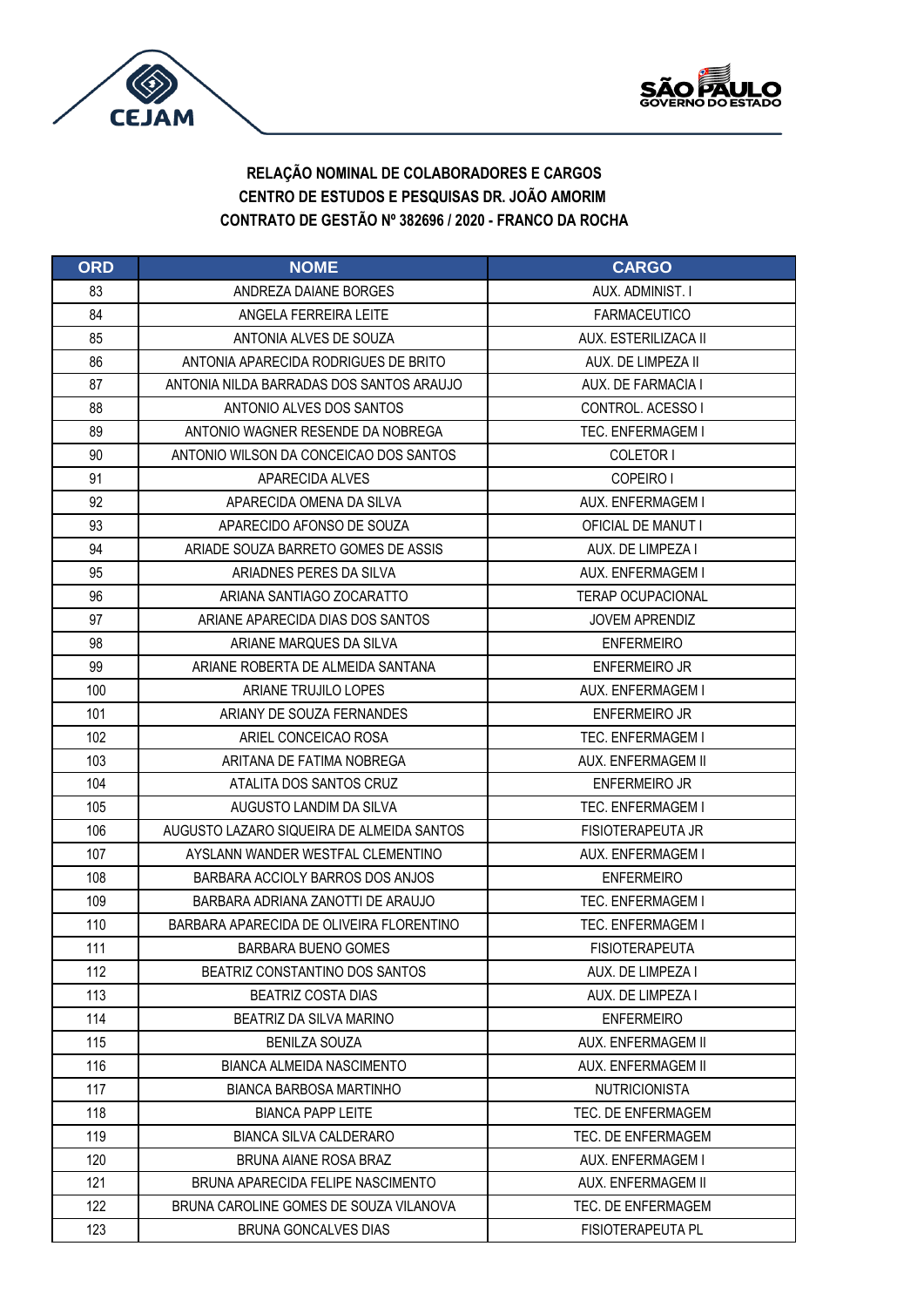



| <b>ORD</b> | <b>NOME</b>                         | <b>CARGO</b>               |
|------------|-------------------------------------|----------------------------|
| 124        | BRUNA LIDIA DE SOUTO ANDRADE        | TEC. DE ENFERMAGEM         |
| 125        | BRUNA MARISTELA DE LIMA OLIVEIRA    | TEC. DE ENFERMAGEM         |
| 126        | BRUNA PAULA ELOY DOS SANTOS MOURA   | TEC. DE ENFERMAGEM         |
| 127        | BRUNA THAYS DE OLIVEIRA SOUZA       | <b>ENFERMEIRO SR</b>       |
| 128        | BRUNA ZDUNIAK COSTA SILVA           | AUX. ADMINIST. I           |
| 129        | BRUNO GOUVEA DOS SANTOS DE ARAUJO   | <b>BOMBEIRO CIVIL I</b>    |
| 130        | <b>BRUNO HENRIQUE DOS SANTOS</b>    | TEC. ENFERMAGEM II         |
| 131        | BRUNO JOSE DE SOUZA                 | CONT ACESSO IV             |
| 132        | BRUNO RAFAEL POLIDO DE DEUS         | <b>TEC. ENFERMAGEM II</b>  |
| 133        | <b>BRUNO RIBEIRO DA SILVA</b>       | TEC. SEG.TRABALHO I        |
| 134        | <b>BRUNO RIBEIRO SILVA</b>          | <b>ENFERMEIRO JR</b>       |
| 135        | CAIO MATHEUS SIQUEIRA               | AUX. ENFERMAGEM I          |
| 136        | <b>CAIO SANTOS NUNES</b>            | AUX. DE ROUPARIA I         |
| 137        | CAIO SILVA DE SOUSA                 | AUX. DE ROUPARIA I         |
| 138        | CAMILA DELMIRO DIAS                 | <b>ENFERMEIRO SCIH</b>     |
| 139        | CAMILA DOS SANTOS DOMINGUES         | AUX. ENFERMAGEM II         |
| 140        | CAMILA FERNANDA RISSO ROMAO         | ANALISTA CLINICO JR        |
| 141        | CAMILA VIEIRA DOS SANTOS            | AUX. ENFERMAGEM II         |
| 142        | <b>CARINA RYLKO</b>                 | AUX. ADMINIST. II          |
| 143        | CARINA VIEIRA DOS SANTOS            | AUX. ENFERMAGEM I          |
| 144        | CARLA ALESSANDRA DA FONSECA         | <b>TEC. ENFERMAGEM I</b>   |
| 145        | CARLA CRISTINA DE MELLO BARBOSA     | AUX. ENFERMAGEM II         |
| 146        | CARLA FLAVIA GONCALVES              | CONTROL. ACESSO I          |
| 147        | CARLA MARIA DA SILVA                | AUX. ENFERMAGEM II         |
| 148        | <b>CARLA PRISCILA PEREZ</b>         | TEC. DE ENFERMAGEM         |
| 149        | CARLOS ALBERTO POUSA ARCHANJO       | <b>MEDICO PSIQUIATRA</b>   |
| 150        | CARLOS ALBERTO ROSA RIBEIRO SILVA   | <b>CONT ACESSO LIDER</b>   |
| 151        | CARLOS AUGUSTO CASTILHO SILVA       | <b>COORD ENFERMAGEM II</b> |
| 152        | CARLOS HENRIQUE CATALANI            | <b>ENFERMEIRO JR</b>       |
| 153        | CARLOS HENRIQUE PEREIRA OCTAVIO     | TEC. ENFERMAGEM I          |
| 154        | CARLOS IVAN LOPES SILVA             | <b>TEC. ENFERMAGEM I</b>   |
| 155        | CARLOS RICARDO OLIVEIRA DE JESUS    | TEC. ENFERMAGEM I          |
| 156        | CAROLINA RIBEIRO DE PAULA           | <b>TEC. ENFERMAGEM I</b>   |
| 157        | CAROLINE APARECIDA LIMA DE OLIVEIRA | <b>FISIOTERAPEUTA</b>      |
| 158        | CAROLINE ARAUJO ANDRADE MELLO       | AUX. DE FARMACIA I         |
| 159        | CAROLINE CASSIA CELIS DE SOUZA      | TEC. ENFERMAGEM I          |
| 160        | CAROLINE DE OLIVEIRA MODA BENJAMIN  | <b>FISIOTERAPEUTA</b>      |
| 161        | CAROLINE STEFANNIE SIQUEIRA SILVA   | TEC. ENFERMAGEM I          |
| 162        | CASSIA OLIVEIRA GOMES               | AUX. DE LIMPEZA I          |
| 163        | CASSIA PEREIRA FERETTI TEODOZIO     | COPEIRO I                  |
| 164        | CASSIANA DA SILVA LIMA              | <b>BOMBEIRO CIVIL I</b>    |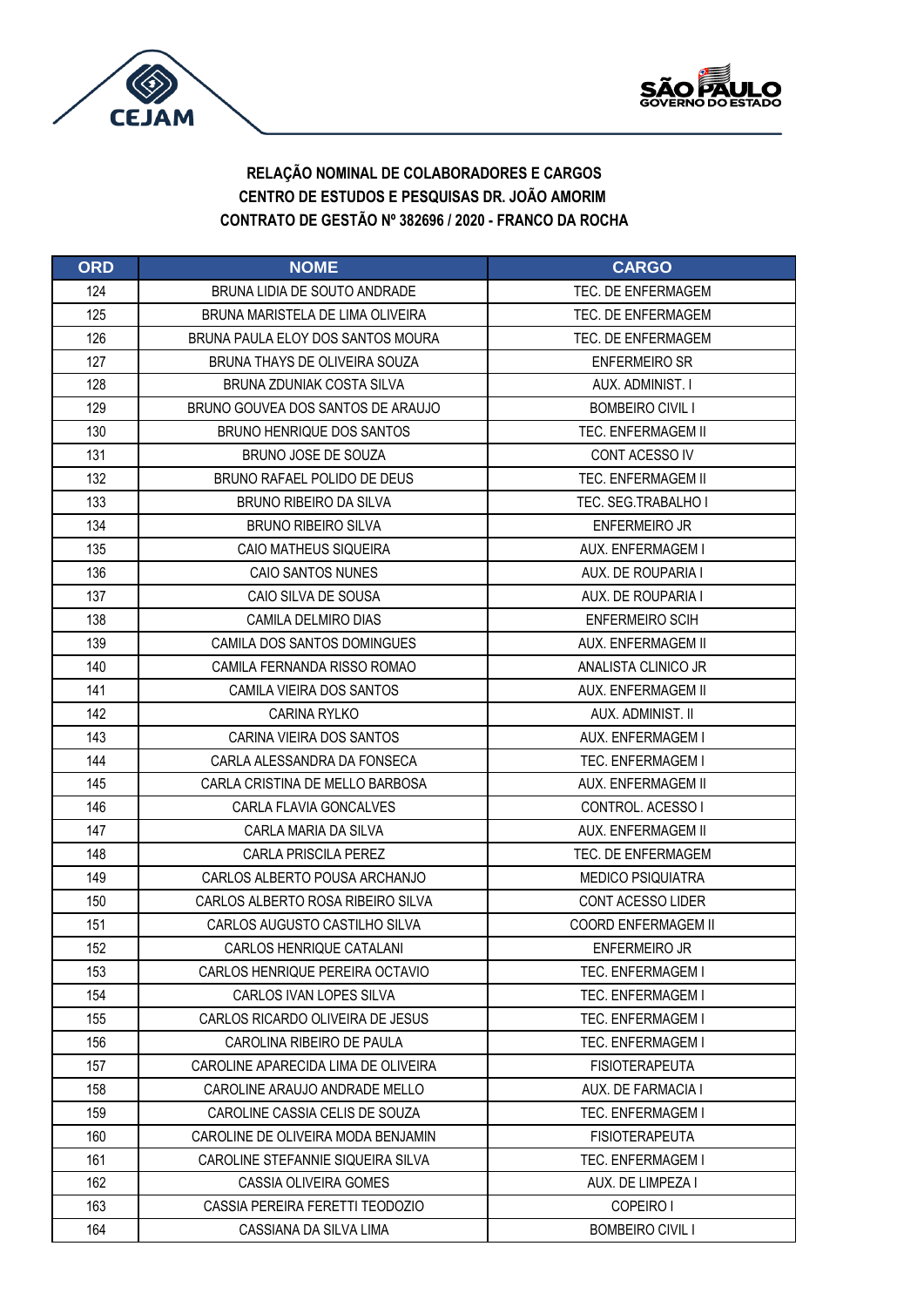



| <b>ORD</b> | <b>NOME</b>                           | <b>CARGO</b>             |
|------------|---------------------------------------|--------------------------|
| 165        | CATIA SANTOS OLIVEIRA                 | <b>TEC. ENFERMAGEM I</b> |
| 166        | CAUANE NAIARA AI VES DA SILVA         | AUX. ADMINIST. I         |
| 167        | CELIA AUGUSTO RODRIGO                 | CONTROL. ACESSO I        |
| 168        | CELSO ARAUJO DA SILVA                 | CONTROL. ACESSO I        |
| 169        | <b>CHRISTIANE DE MORAES</b>           | AUX. ADMINIST. I         |
| 170        | CICERA BETANIA DOS SANTOS ALVES       | TEC. IM. ORTOP. I        |
| 171        | CICERA MARCIA LUCIO ARAUJO            | <b>ENFERMEIRO JR</b>     |
| 172        | CICERO FRANCISCO DE MORAES            | COPEIRO I                |
| 173        | CICERO PAULINO DA SILVA               | COLETOR I                |
| 174        | CINTIA CAROLINE MEDINA PEREIRA PEDRO  | ENCAR ADMINISTRATIVO     |
| 175        | CINTIA PATRICIA SOUZA LUCIO           | TEC. ENFERMAGEM I        |
| 176        | <b>CLARICE DE OLIVEIRA SILVA</b>      | AUX. DE LIMPEZA I        |
| 177        | <b>CLARICE FERREIRA RIBEIRO</b>       | AUX. ENFERMAGEM I        |
| 178        | <b>CLARISSA LEITE MIRANDA</b>         | <b>ENFERMEIRO JR</b>     |
| 179        | CLAUDEMIR CRISOSTIMO DA SILVA         | AUX. ALMOXARIFADO I      |
| 180        | <b>CLAUDETE DE SALLES ELOI</b>        | AUX. DE LIMPEZA I        |
| 181        | <b>CLAUDETE JUSTO DE LIMA BATISTA</b> | <b>COZINHEIRO II</b>     |
| 182        | CLAUDIA APARECIDA DA SILVA            | AUX. ENFERMAGEM II       |
| 183        | CLAUDIA DE OLIVEIRA ARAUJO            | COPEIRO I                |
| 184        | CLAUDIA MAIARA FIGUEIREDO SILVA       | <b>ENFERMEIRO</b>        |
| 185        | CLAUDIANA DE FATIMA DE JESUS          | AUX. DE LIMPEZA I        |
| 186        | <b>CLAUDIO DE FREITAS</b>             | <b>ENFERMEIRO SR</b>     |
| 187        | CLAYTON BATISTA PEREIRA DE SOUZA      | MOTORISTA AMBULANCIA     |
| 188        | CLEIA MARCIA DE SOUZA BIANCHINI       | AUX. ENFERMAGEM II       |
| 189        | CLEIDINEIA PEREIRA PEDRA TEIXEIRA     | AUX. DE LIMPEZA I        |
| 190        | CLEIDISLANE VIANA SA DA SILVA         | <b>TEC. ENFERMAGEM I</b> |
| 191        | <b>CLEITON DE SOUSA DIAS</b>          | <b>ENFERMEIRO</b>        |
| 192        | CLEMENCI DE FATIMA AZEVEDO            | COZINHEIRO I             |
| 193        | <b>CLEONICE DIAS BARBOSA</b>          | AUX. DE LIMPEZA I        |
| 194        | CLEONICE MAGALHAES DE SOUSA           | AUX. ENFERMAGEM I        |
| 195        | CLEONICE SILVEIRA DOS SANTOS PEREIRA  | AUX. DE FARMACIA I       |
| 196        | CONSTANTINO DE JESUS                  | OFICIAL DE MANUT I       |
| 197        | CRISTIANE ANUCIACAO DE MATOS          | <b>ENFERMEIRO PL</b>     |
| 198        | CRISTIANE APARECIDA DA SILVA          | AUX. ENFERMAGEM II       |
| 199        | CRISTIANE APARECIDA DOS SANTOS        | AUX. DE LIMPEZA I        |
| 200        | CRISTIANE DA SILVA LOPES              | TEC. ENFERMAGEM I        |
| 201        | CRISTIANE PATRICIA DE ANDRADE SANTOS  | <b>TEC. ENFERMAGEM I</b> |
| 202        | CRISTIANE TEODORO FAGUNDES            | AUX. DE LIMPEZA I        |
| 203        | CRISTIANE VIANA DE SA NERIS           | CONTROL. ACESSO I        |
| 204        | <b>CRISTINA FONTES MARTINI</b>        | TEC. ENFERMAGEM I        |
| 205        | CYNTHIA CRISTINA D`APARECIDA PEREIRA  | TEC. DE ENFERMAGEM       |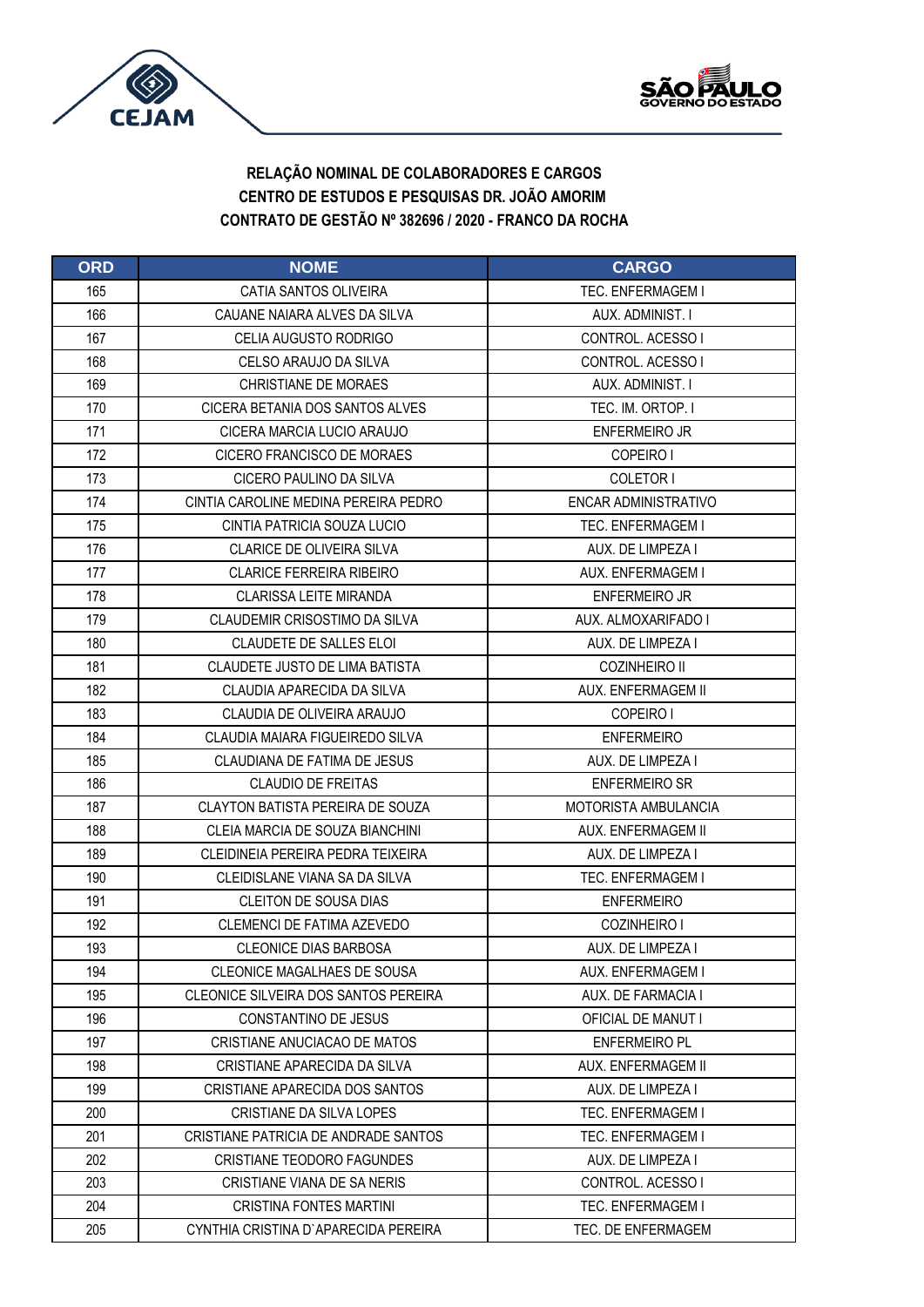



| <b>ORD</b> | <b>NOME</b>                           | <b>CARGO</b>             |
|------------|---------------------------------------|--------------------------|
| 206        | DAGMAR SILVA EVANGELISTA              | CONTROL, ACESSO I        |
| 207        | DAIANA NASCIMENTO CAMPOS DOS SANTOS   | CONT ACESSO IV           |
| 208        | DAIANA ROMAM GOMES                    | AUX. ENFERMAGEM I        |
| 209        | DAIANA SILVA BARBOSA OLIVEIRA         | <b>ENFERMEIRO JR</b>     |
| 210        | DAIANA SILVA DIAS                     | TEC. ENFERMAGEM I        |
| 211        | DAIANE DA SILVA PEREIRA               | AUX. ESTERILIZACAO I     |
| 212        | DAIANE EVELYN SANTANA DE CAMARGO      | FISIOTERAPEUTA JR        |
| 213        | DAIANE MARTINS NARDI                  | <b>ENFERMEIRO SR</b>     |
| 214        | DAIANE MORAIS CASTRO                  | <b>TEC. ENFERMAGEM I</b> |
| 215        | DAIANE OLIVEIRA DE SOUZA              | AUX. ENFERMAGEM II       |
| 216        | DAIANE SILVA TEIXEIRA                 | AUX. ENFERMAGEM I        |
| 217        | DAIANI DA SILVA DE SOUZA              | <b>TEC. ENFERMAGEM I</b> |
| 218        | DAIANNY GONCALVES DE CASTRO           | PSICOLOGO SR             |
| 219        | DALIANE PICCOLO SANTANA               | FARMACEUTICO SUPERV.     |
| 220        | DALVA PEIXOTO DA SILVA                | AUX. ENFERMAGEM I        |
| 221        | DAMIANA MARIA DA SILVA MENDONCA       | AUX. ENFERMAGEM II       |
| 222        | DANDARA SOARES FERREIRA               | TEC. DE ENFERMAGEM       |
| 223        | DANIEL DOS SANTOS ABADE               | <b>TEC. ENFERMAGEM I</b> |
| 224        | DANIEL PAULO DA SILVA                 | <b>BOMBEIRO CIVIL II</b> |
| 225        | DANIELA CRISTINA SOUZA SILVA          | <b>TEC. ENFERMAGEM I</b> |
| 226        | DANIELA DA SILVA RAMOS                | TEC. DE ENFERMAGEM       |
| 227        | DANIELA DE OLIVEIRA                   | AUX. ENFERMAGEM II       |
| 228        | DANIELA DOS SANTOS RIBEIRO LEITE      | TEC. ENFERMAGEM I        |
| 229        | DANIELA OLIVEIRA DE SALES             | <b>ENFERMEIRO JR</b>     |
| 230        | DANIELE CARLA DA SILVA                | <b>NUTRICIONISTA</b>     |
| 231        | DANIELE SOUZA PASSOS                  | TEC. DE ENFERMAGEM       |
| 232        | DANIELLA DE SOUZA RODRIGUES           | AUX. ENFERMAGEM I        |
| 233        | DANIELLE FERNANDES ARTEMIO            | TEC. DE ENFERMAGEM       |
| 234        | DANIELLE PENICHE DE OLIVEIRA          | AUX. DE LIMPEZA I        |
| 235        | DANIELLI GOMES DA SILVA               | <b>ENFERMEIRO JR</b>     |
| 236        | DANIELLY SILVA                        | <b>FARMACEUTICO</b>      |
| 237        | DANIELLY TAIS DA SILVA                | TEC. DE ENFERMAGEM       |
| 238        | DANILO MARQUES GAMA                   | <b>ENFERMEIRO SR</b>     |
| 239        | DARIO CUNEGUNDES DOS SANTOS           | TEC. DE ENFERMAGEM       |
| 240        | DARLI SARBELIO                        | AUX. DE LIMPEZA I        |
| 241        | DAVI GUILHERME DE LUCENA              | <b>JOVEM APRENDIZ</b>    |
| 242        | DAVI RIBEIRO ROCHA                    | CONT ACESSO IV           |
| 243        | DAVID ORESTES RICHARD VENANCIO        | AUX. ENFERMAGEM II       |
| 244        | DAYANE ARAUJO DA SILVA                | <b>TEC. ENFERMAGEM I</b> |
| 245        | DAYANE MODESTO DE VASCONCELOS RAMALHO | AUX. ENFERMAGEM II       |
| 246        | DAYSE SENDRETE DOS SANTOS             | TEC. ENFERMAGEM I        |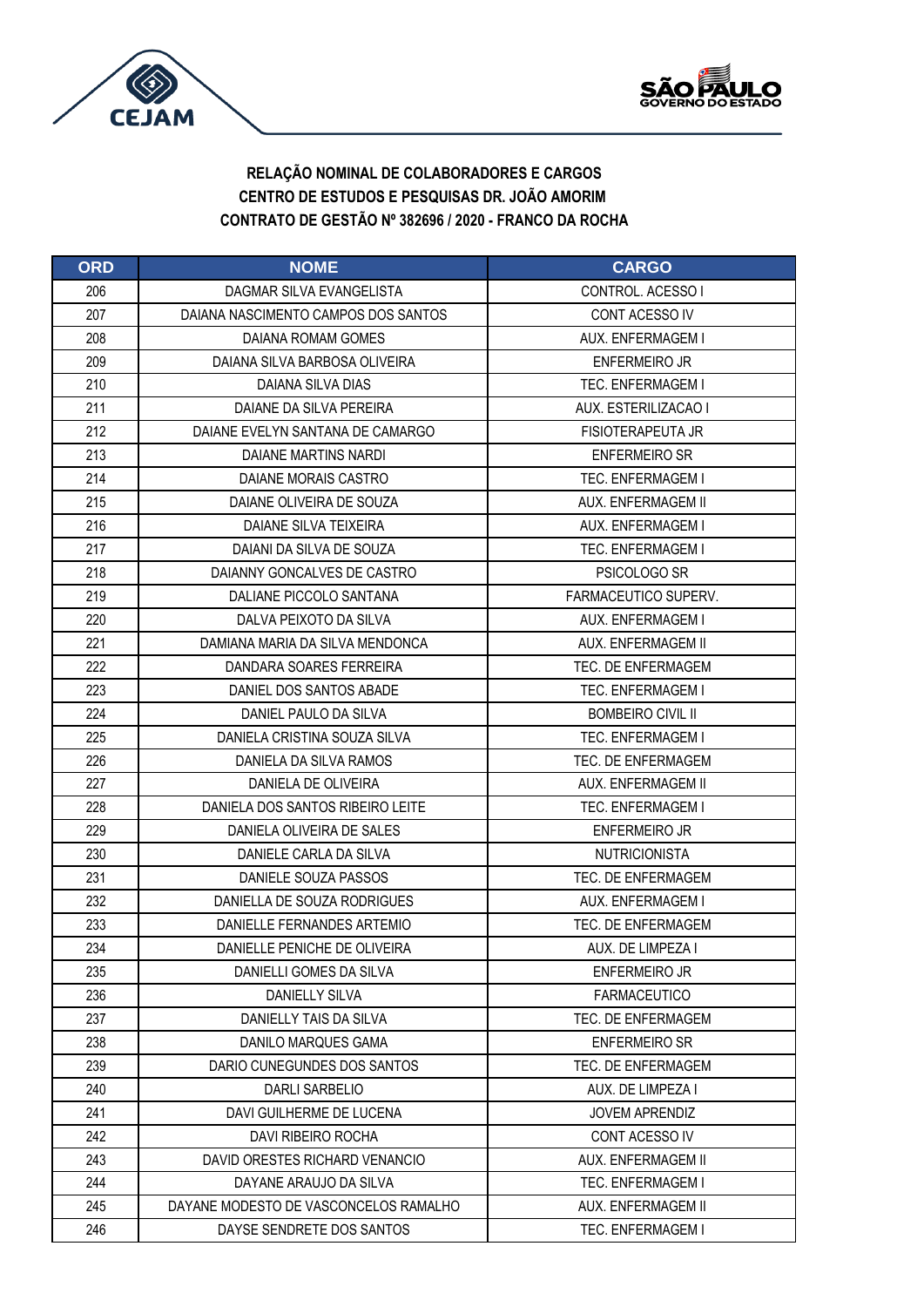



| <b>ORD</b> | <b>NOME</b>                               | <b>CARGO</b>              |
|------------|-------------------------------------------|---------------------------|
| 247        | DEBORA CRISTINA DOS SANTOS MACIEL ANTONIO | <b>ENFERMEIRO JR</b>      |
| 248        | DEBORA CRISTINA DUARTE DE SOUZA           | AUX. ESTERILIZACAO I      |
| 249        | DEBORA MORAES DE PAULA FERREIRA           | AUX. ESTERILIZACAO I      |
| 250        | DEBORA REGINA RIBEIRO DA SILVA            | <b>GERENTE ENFERMAGEM</b> |
| 251        | DEBORA SILVEIRA DA SILVA SANTOS           | <b>TEC. ENFERMAGEM I</b>  |
| 252        | DENIDE GOMES SILVA DOS SANTOS             | AUX. DE LIMPEZA I         |
| 253        | DENIS WILLIAN DIAS DE OLIVEIRA            | CONT ACESSO IV            |
| 254        | DENISE DE OLIVEIRA SCATAMBULE             | <b>TEC. ENFERMAGEM I</b>  |
| 255        | DENISE ISABEL LIMA                        | TEC. EM NUTRICAO II       |
| 256        | DENIZE MARIA DE SOUSA                     | AUX. ENFERMAGEM II        |
| 257        | DIANA DA COSTA DA SILVA                   | AUX. ENFERMAGEM I         |
| 258        | DIEGO DA CRUZ SILVA                       | <b>AUX FATURAMENTO I</b>  |
| 259        | DIEGO FLORENCIO PEDROSO                   | <b>ANALISTA CONTABIL</b>  |
| 260        | DIEGO MORENO SOUZA                        | <b>TEC. ENFERMAGEM I</b>  |
| 261        | DINA CORREIA MARCELINO                    | AUX. DE FARMACIA II       |
| 262        | DIOGO MATHEUS CUNHA CARDOSO               | <b>JOVEM APRENDIZ</b>     |
| 263        | DJALMA JOAO EVANGELISTA                   | CONT ACESSO V             |
| 264        | DJALMA LEIS DE OLIVEIRA SOUZA             | OFICIAL DE MANUT I        |
| 265        | DOUGLAS DA SILVA FERREIRA                 | AUX. ENFERMAGEM I         |
| 266        | DOUGLAS GIMENEZ ORTIZ                     | CONTROL, ACESSO I         |
| 267        | DOUGLAS SILVA DE ALBUQUERQUE              | AUX. DE PESSOAL I         |
| 268        | DULCINEIA APARECIDA BERALDES              | <b>RECEPCIONISTA II</b>   |
| 269        | EBERSON DE LIMA GOMES                     | <b>ESTOQUISTA</b>         |
| 270        | EDILENE DO NASCIMENTO                     | TEC. DE ENFERMAGEM        |
| 271        | EDILSON DA SILVA COSTA                    | <b>ESTOQUISTA</b>         |
| 272        | EDNA FERREIRA DA SILVA DE LIMA            | AUX. DE NUTRICAO I        |
| 273        | EDNA LUCIA DOS SANTOS                     | ENCARR DE LAVANDERIA      |
| 274        | EDNA ROSA DANTAS MONJE                    | AUX. DE LIMPEZA I         |
| 275        | EDNA VIEIRA GONCALVES DE MORAES           | AUX. ESTERILIZACA II      |
| 276        | EDNEIA PEREIRA FARIAS                     | AUX. ENFERMAGEM II        |
| 277        | EDNEIDE DOS SANTOS JESUS                  | CONTROL. ACESSO I         |
| 278        | EDNILZA LUCIO CARLOS DIAS                 | <b>RECEPCIONISTA</b>      |
| 279        | <b>EDSON DOS SANTOS GOMES</b>             | <b>CONT ACESSO LIDER</b>  |
| 280        | EDUARDO DE MAGALHAES                      | TEC. ENFERMAGEM I         |
| 281        | EDUARDO FERNANDES DE AZEVEDO              | <b>TEC. ENFERMAGEM I</b>  |
| 282        | EDUARDO LIMA DO NASCIMENTO                | MOTORISTA AMBULANCIA      |
| 283        | EDUARDO QUEIROZ DOS SANTOS                | CONTROL, ACESSO I         |
| 284        | EDVANIA MARIA DA SILVA ROCHA              | AUX. ENFERMAGEM II        |
| 285        | EIDI GLAUCIA ROMANINI GIMENEZ DA SILVA    | TEC. DE ENFERMAGEM        |
| 286        | ELAINE SANTOS AGRELIO                     | TEC. ENFERMAGEM I         |
| 287        | ELDA ARAGAO PEREIRA DOS SANTOS            | ENFERMEIRO JR             |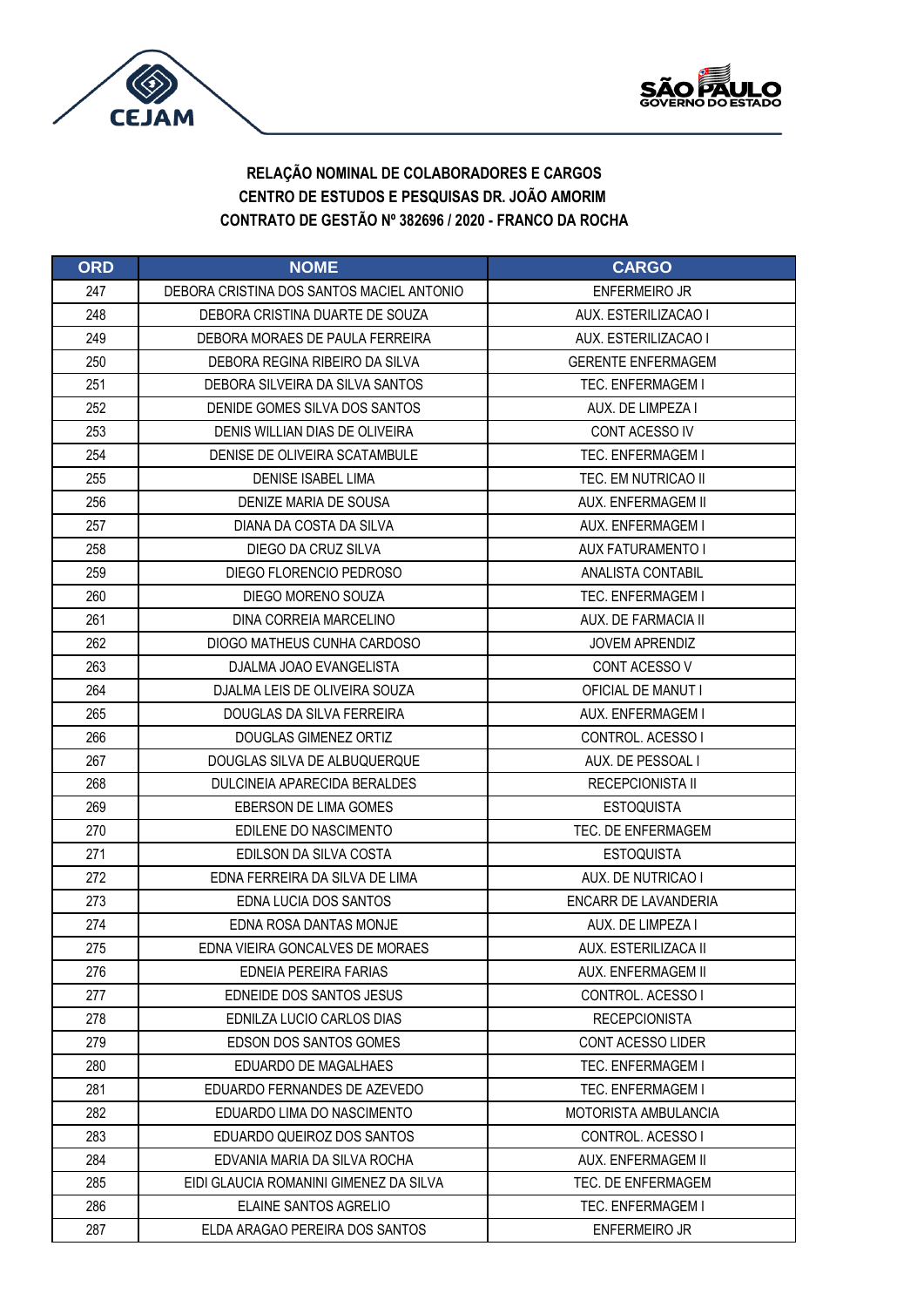



| <b>ORD</b> | <b>NOME</b>                             | <b>CARGO</b>             |
|------------|-----------------------------------------|--------------------------|
| 288        | ELEN CRISTINA SILVA SANTOS              | AUX. DE FARMACIA I       |
| 289        | ELENI SOUZA DA SILVA OLIVEIRA           | COZINHEIRO I             |
| 290        | ELIANA APARECIDA DA SILVA               | <b>TEC. ENFERMAGEM I</b> |
| 291        | ELIANA APARECIDA FERREIRA DOS SANTOS    | TEC. DE ENFERMAGEM       |
| 292        | ELIANA DANTAS PEREIRA                   | AUX. ENFERMAGEM II       |
| 293        | ELIANE GOMES DE OLIVEIRA CASTRO         | AUX. ENFERMAGEM I        |
| 294        | ELIAS FLORENCIO NERI                    | TEC. ENFERMAGEM I        |
| 295        | ELIE LEAL DE BARROS CALFAT              | <b>MEDICO PSIQUIATRA</b> |
| 296        | ELISA MARIA COELHO SILVA                | PSICOLOGO SR             |
| 297        | ELISA PEREIRA GOMES                     | <b>ENFERMEIRO SR</b>     |
| 298        | ELISABETE DOS SANTOS BACIAL             | ANALISTA CLINICO JR      |
| 299        | ELISANGELA DA COSTA OLIVEIRA            | AUX. DE FARMACIA I       |
| 300        | ELISANGELA MESQUITA DA SILVA            | TEC. ENFERMAGEM I        |
| 301        | ELISANGELA NERIS NOGUEIRA TEIXEIRA      | TEC. IM. ORTOP. I        |
| 302        | ELISETE VIEIRA DOS SANTOS               | TEC. DE ENFERMAGEM       |
| 303        | ELIZABETE APARECIDA BARBOSA             | AUX. DE NUTRICAO II      |
| 304        | ELIZANDRA DOS SANTOS                    | <b>ENFERMEIRO JR</b>     |
| 305        | ELIZANGELA ALMEIDA CHAGAS               | <b>TEC. ENFERMAGEM I</b> |
| 306        | ELIZANGELA APARECIDA DE CAMARGO QUEIROZ | AUX. DE LIMPEZA I        |
| 307        | ELLEN MAJARA SOARES DOS REIS            | AUX. ENFERMAGEM I        |
| 308        | ELLEN PRISCILA LOUREIRO                 | AUX. ENFERMAGEM I        |
| 309        | ELOISA PEREIRA DE LIMA                  | AUX. ADMINIST. I         |
| 310        | <b>ELVIS RODRIGUES</b>                  | <b>COLETOR II</b>        |
| 311        | EMANUEL MARIANO CRUZ BICHI              | AUX. ADMINISTRATIVO      |
| 312        | EMANUELA DEZIDERIO                      | AUX. ENFERMAGEM I        |
| 313        | EMANUELLE IANE MOURA SANTOS             | AUX. ESTERILIZACA II     |
| 314        | EMERSON LUIZ DA SILVA                   | TEC. DE ENFERMAGEM       |
| 315        | <b>ERANILSAN RIPARDO DOS SANTOS</b>     | <b>TEC. ENFERMAGEM I</b> |
| 316        | <b>ERIC CRETAZ</b>                      | <b>MEDICO PSIQUIATRA</b> |
| 317        | ERICA ALVES DE OLIVEIRA                 | AUX. ENFERMAGEM II       |
| 318        | ERICA CRISTINA PEREIRA                  | <b>TEC. ENFERMAGEM I</b> |
| 319        | ERICA FERNANDA PEREZ                    | TEC. ENFERMAGEM I        |
| 320        | ERICA GOMES DA SILVA SOARES             | TEC. DE ENFERMAGEM       |
| 321        | ERICA SIQUEIRA DE CASTRO                | TEC. ENFERMAGEM I        |
| 322        | ERICK ALVES DE MESQUITA                 | TEC. ENFERMAGEM I        |
| 323        | ERIK THOMAS DA CRUZ                     | <b>TEC. ENFERMAGEM I</b> |
| 324        | ERIKA IANELLA DA SILVA                  | <b>TEC. ENFERMAGEM I</b> |
| 325        | ERIKA MIRANDA MACHADO DINIZ             | AUX. ADMINISTRATIVO      |
| 326        | ESTER DAS CHAGAS LIRA                   | TEC. ENFERMAGEM I        |
| 327        | ESTEVAN BISPO DE OLIVEIRA NETO          | TEC. ELETRONICO II       |
| 328        | EUNILDES AVELINO DAMASCENO              | AUX. DE LIMPEZA I        |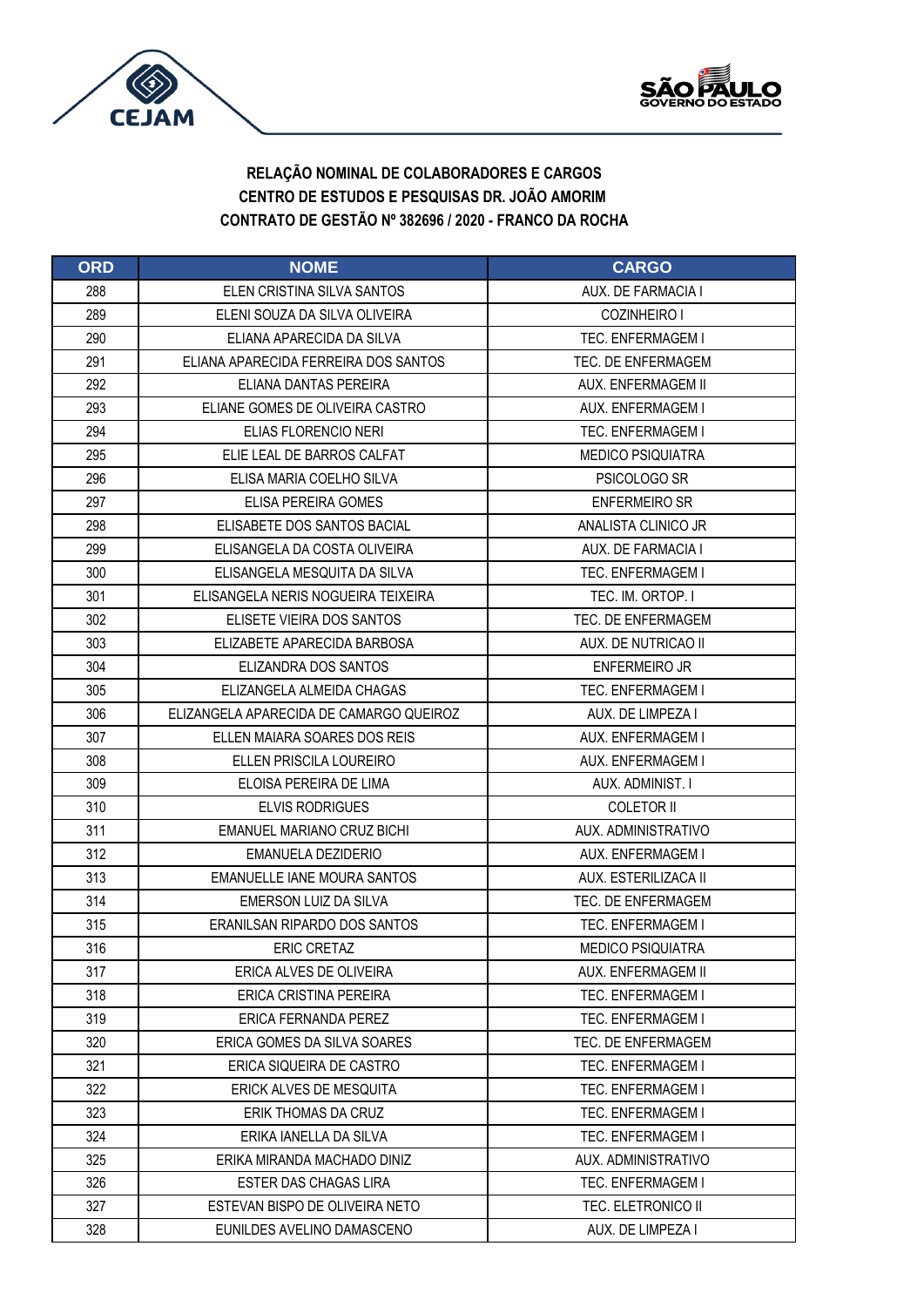



| <b>ORD</b> | <b>NOME</b>                               | <b>CARGO</b>               |
|------------|-------------------------------------------|----------------------------|
| 329        | EURISMAR ALVES DE ALBUQUERQUE SANTOS      | COPEIRO I                  |
| 330        | EVANDRA LUZIA DA SILVA                    | AUX. DE LIMPEZA II         |
| 331        | <b>EVANDRO DE OLIVEIRA</b>                | AUX. ENFERMAGEM II         |
| 332        | EVANIR GONCALVES TEODORO                  | AUX. ADMINIST. II          |
| 333        | <b>FABIANA DA SILVA</b>                   | TEC. ENFERM. TRAB. I       |
| 334        | FABIANA DE OLIVEIRA AMORIM                | AUX. DE FARMACIA I         |
| 335        | <b>FABIANA JESUS SANTOS</b>               | AUX. ADMINIST. I           |
| 336        | FABIANA MARIA DO NASCIMENTO               | <b>TEC. ENFERMAGEM I</b>   |
| 337        | FABIANA MATOS OLIVEIRA                    | AUX. DE LIMPEZA I          |
| 338        | <b>FABIANE ALESSANDRA BEE</b>             | NUTRICIONISTA JR           |
| 339        | FABIANE APARECIDA ORTIZ GOMES             | <b>ASSISTENTE ADM II</b>   |
| 340        | <b>FABIANO GARCIAS GONCALVES</b>          | <b>ENFERMEIRO SR</b>       |
| 341        | FABIO APARECIDO MAIA                      | AUX. ENFERMAGEM II         |
| 342        | <b>FABIO DE ARAUJO SILVA</b>              | TEC. SEG. TRABALHO III     |
| 343        | FABIO SILVA DO NASCIMENTO                 | CONTROL. ACESSO I          |
| 344        | FABRICIO CANDIDO DE ALMEIDA               | <b>ENFERMEIRO SR</b>       |
| 345        | FELIPE DE ARAUJO LANGAME                  | <b>TEC. ENFERMAGEM I</b>   |
| 346        | <b>FELIPE GONCALVES BUZO</b>              | AUX. ENFERMAGEM II         |
| 347        | FELIPE NEVES MARCELINO                    | <b>ENFERMEIRO SR</b>       |
| 348        | <b>FELIPE RODRIGUES DO AMARAL</b>         | <b>RECEPCIONISTA</b>       |
| 349        | FERNANDA AMANCIO DE OLIVEIRA MARQUES      | <b>TEC. ENFERMAGEM I</b>   |
| 350        | FERNANDA APARECIDA BIBIANO ALVES          | TEC. ENFERMAGEM I          |
| 351        | FERNANDA BARBOSA                          | AUX. ADMINIST. I           |
| 352        | FERNANDA DE LOURDES MOREIRA DE FREITAS    | <b>ENFERMEIRO SR</b>       |
| 353        | FERNANDA DELLA TORRE MOTTA EVARISTO       | AUX. DE FARMACIA I         |
| 354        | FERNANDA LIMA ALVES DE ANDRADE            | NUTRICIONISTA SR           |
| 355        | FERNANDA PONTES FURUSAWA                  | <b>TERAP OCUPACIONAL</b>   |
| 356        | <b>FERNANDA RIOS LEME</b>                 | AUX. DE FARMACIA I         |
| 357        | FERNANDA SANTANA BEZERRA                  | AUX. DE LIMPEZA I          |
| 358        | FERNANDO ADRIANO DOS SANTOS               | <b>ENGENHEIRO SEG TRAB</b> |
| 359        | FLAVIA DE ALBUQUERQUE SCAGLIANTE CAYETANO | <b>ENFERMEIRO SR</b>       |
| 360        | FLAVIA DE LOURDES SILVA DA PAZ            | CONTROL. ACESSO I          |
| 361        | FLAVIA MAXIMO DA SILVA                    | ASSISTENTE ADM II          |
| 362        | <b>FLAVIA SANTOS DA SILVA</b>             | AUX. ENFERMAGEM II         |
| 363        | <b>FLAVIO DOS SANTOS BULGARELLI</b>       | CONT ACESSO V              |
| 364        | FRANCE NEIDE DANTAS DE ARAUJO             | AUX. DE LIMPEZA I          |
| 365        | <b>FRANCIANE CASSIA BURATTI</b>           | AUX. ENFERMAGEM I          |
| 366        | FRANCIELE CONRADO DE SANTANA SANTOS       | TEC. ENFERMAGEM I          |
| 367        | FRANCIEULA BARROS DIAS                    | <b>TELEFONISTA II</b>      |
| 368        | FRANCILEIDE BRITO DA SILVA RAMOS          | <b>TEC. ENFERMAGEM I</b>   |
| 369        | FRANCISCA DA COSTA CAMARGO                | <b>RECEPCIONISTA I</b>     |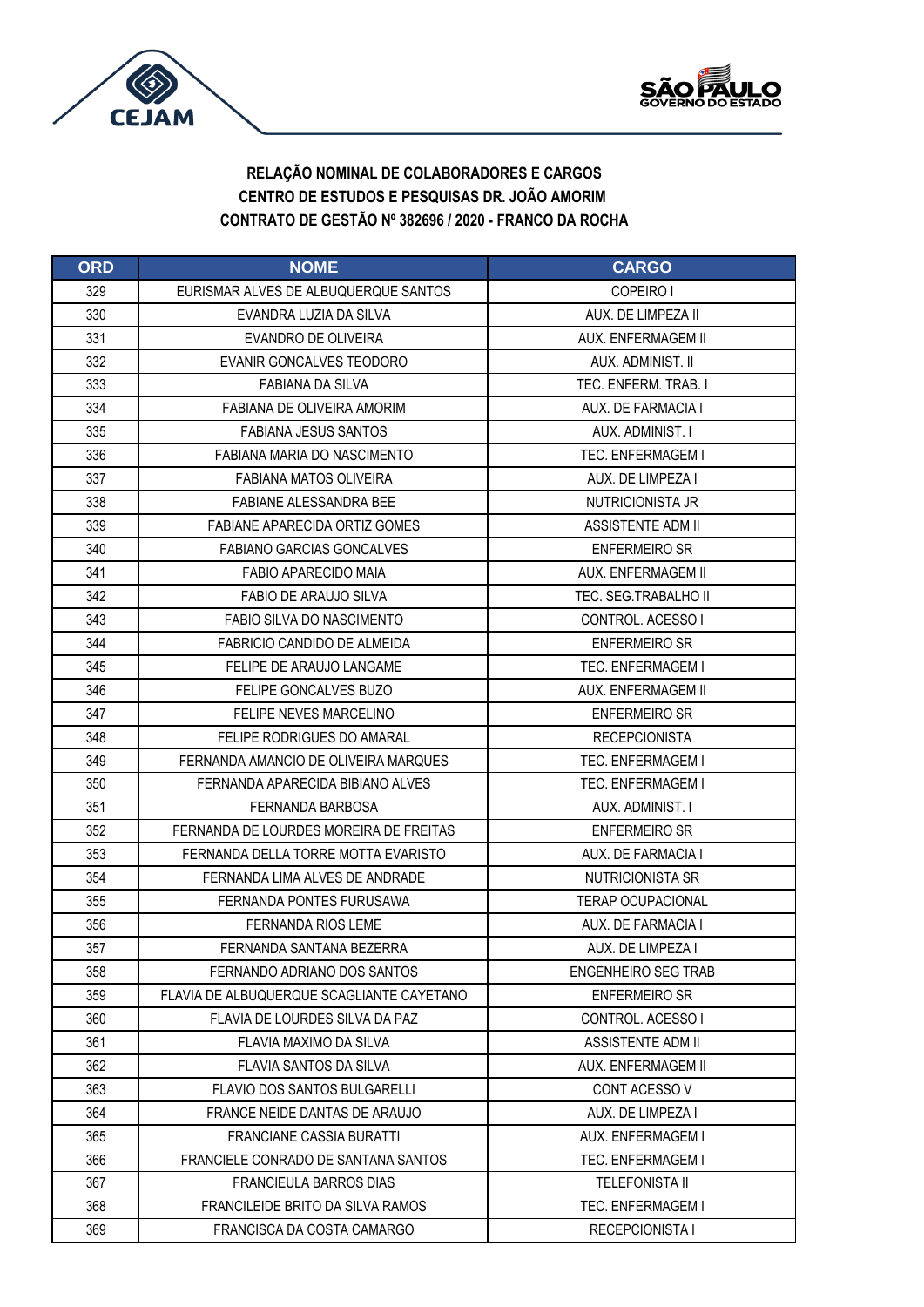



| <b>ORD</b> | <b>NOME</b>                                 | <b>CARGO</b>             |
|------------|---------------------------------------------|--------------------------|
| 370        | FRANCISCA LIDIANE DE MELO NOVAES DOS SANTOS | AUX. DE LIMPEZA I        |
| 371        | <b>GABRIEL DA SILVEIRA</b>                  | AUX FATURAMENTO II       |
| 372        | GABRIEL MATEUS VALENZUELA ABARZUA           | TEC. DE ENFERMAGEM       |
| 373        | <b>GABRIELA CORDEIRO DA SILVA LEITE</b>     | NUTRICIONISTA JR         |
| 374        | GABRIELA CRISTINA MARQUES NACAO             | COORD. DE NUTRICAO       |
| 375        | <b>GABRIELA NASCIMENTO SILVESTRE MILLER</b> | AUX. ENFERMAGEM II       |
| 376        | <b>GABRIELA OLIVEIRA ABREU</b>              | AUX. ENFERMAGEM I        |
| 377        | <b>GABRIELA PUCCINELLI</b>                  | ASSISTENTE SOCIAL PL     |
| 378        | GABRIELA VALERIO DOS SANTOS FREITAS         | <b>ENFERMEIRO SR</b>     |
| 379        | <b>GABRIELE GOMES</b>                       | <b>TEC. ENFERMAGEM I</b> |
| 380        | <b>GABRIELE SILVA COUTO</b>                 | AUX. ENFERMAGEM I        |
| 381        | GABRIELLE GONCALVES DE SOUZA                | <b>JOVEM APRENDIZ</b>    |
| 382        | GABRIELLY DE OLIVEIRA TEIXEIRA              | AUX. DE PESSOAL          |
| 383        | <b>GABRIELY LUCATO LANGAME</b>              | <b>TEC. ENFERMAGEM I</b> |
| 384        | GEISA KELLY HOGRAEFE SCAGLIANTE             | FONOAUDIOLOGO SR         |
| 385        | <b>GENI MARA FERREIRA</b>                   | <b>TEC. ENFERMAGEM I</b> |
| 386        | GEONICE MARIA DA SILVA DE CAMPOS            | AUX. DE NUTRICAO I       |
| 387        | <b>GEORGIA SANTOS DE PAIVA NEVES</b>        | <b>MEDICO PSIQUIATRA</b> |
| 388        | <b>GEORGIANE HALUCH MOLETTA</b>             | <b>MEDICO PSIQUIATRA</b> |
| 389        | <b>GERCINO FRANCISCO FILHO</b>              | ELETRICISTA II           |
| 390        | <b>GEZAEL DA SILVA MARTINS</b>              | FARMACEUTICO SUPERV.     |
| 391        | GILBERTO ALVES DE SOUZA                     | MOTORISTA AMBULANCIA     |
| 392        | GILBERTO DOS SANTOS JUNIOR                  | OFICIAL DE MANUT I       |
| 393        | GILBERTO MOISES DA SILVA                    | SUPERV. DE SEGURANCA     |
| 394        | GILDENIA FERREIRA DA SILVA                  | AUX. DE NUTRICAO I       |
| 395        | GILVANIA ALVES DA SILVA                     | AUX. ENFERMAGEM II       |
| 396        | GILVANIA DA COSTA MARTINS                   | COPEIRO II               |
| 397        | GIOVANA DE OLIVEIRA CRUZ                    | TEC. ENFERMAGEM I        |
| 398        | GIOVANNA CAROLINE DA FONSECA SOUSA          | <b>JOVEM APRENDIZ</b>    |
| 399        | <b>GIRLENE DA LUZ PONTES</b>                | AUX. ESTERILIZACAO I     |
| 400        | GISELE AUGUSTO RODRIGO                      | TEC. ENFERMAGEM I        |
| 401        | GISELE RUIZ DE OLIVEIRA                     | TEC. DE ENFERMAGEM       |
| 402        | GISLENE BOTELHO DA ROCHA SILVA              | AUX. ENFERMAGEM I        |
| 403        | GIUSEPPE MACHADO GIANNOTTA                  | AUX. ENFERMAGEM II       |
| 404        | GIZELI DE FATIMA CASANOVA AUGUSTO           | AUX. DE LIMPEZA I        |
| 405        | <b>GLAUCIA DE OLIVEIRA OZORIO</b>           | TEC. ENFERMAGEM I        |
| 406        | <b>GLAUCIA ELI OLIVEIRA COUTINHO LEITE</b>  | <b>TEC. ENFERMAGEM I</b> |
| 407        | <b>GRAZIANE SILVA DE LIMA</b>               | TEC. DE ENFERMAGEM       |
| 408        | <b>GRAZIELE CRISTINA BERTO LARA</b>         | COORD. DE FARMACIA       |
| 409        | <b>GRAZIELLI JULIANA SILVA TAVARES</b>      | TEC. ENFERMAGEM I        |
| 410        | <b>GUILHERME HENRIQUE SOBRAL</b>            | AUX. ADMINISTRATIVO      |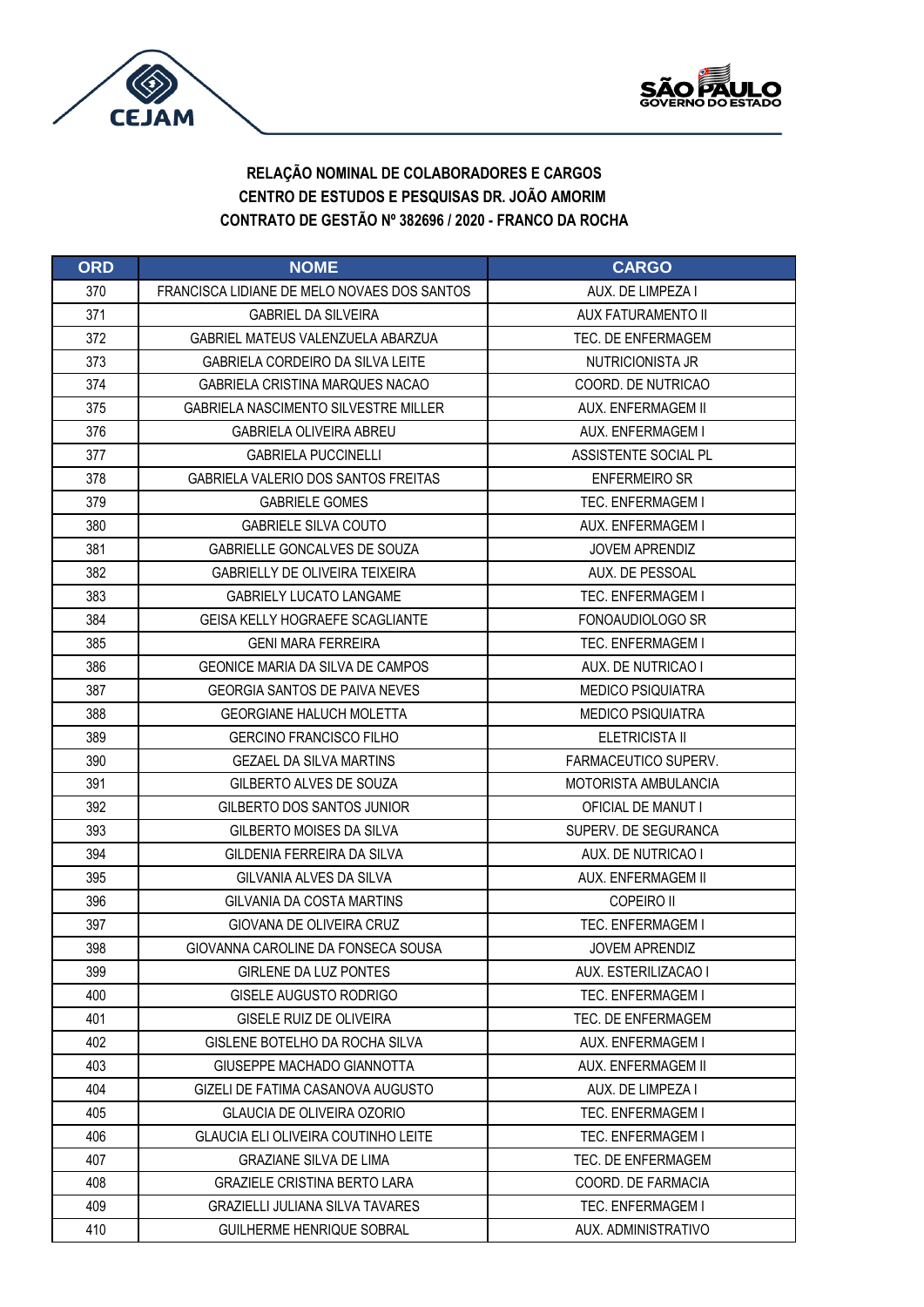



| <b>ORD</b> | <b>NOME</b>                              | <b>CARGO</b>             |
|------------|------------------------------------------|--------------------------|
| 411        | <b>GUSTAVO DO PRADO TORRES</b>           | <b>TEC. ENFERMAGEM I</b> |
| 412        | <b>GUSTAVO PAULO CAETANO</b>             | <b>TEC. ENFERMAGEM I</b> |
| 413        | HAQUILA TAMIRES DA ROZA ESPERANCA        | <b>TEC. ENFERMAGEM I</b> |
| 414        | <b>HEBER SILVA SOARES</b>                | TEC. SEG.TRABALHO II     |
| 415        | HELAINE APARECIDA DE OLIVEIRA CAVALHEIRO | AUX. ENFERMAGEM II       |
| 416        | HELENA APARECIDA DA SILVA                | AUX. DE NUTRICAO I       |
| 417        | <b>HELIO APARECIDO MARTINS</b>           | AUX. ALMOXARIFADO II     |
| 418        | <b>HELLEN TURQUETI LEME</b>              | ASSISTENTE SOCIAL PL     |
| 419        | HELOISA HELENA DE AQUINO MEDINA KAGEYAMA | COORD MEDICO             |
| 420        | <b>HENRIQUE PASTRO TOLEDO</b>            | <b>ENFERMEIRO SR</b>     |
| 421        | HERBERT DA COSTA CRUZ                    | AUX. DE FARMACIA I       |
| 422        | <b>IARA SANTOS DE OLIVEIRA</b>           | <b>ENFERMEIRO JR</b>     |
| 423        | <b>IASMIN DOS SANTOS SILVA</b>           | TEC. DE ENFERMAGEM       |
| 424        | <b>IDALMIRA DE ANDRADE</b>               | AUX. DE LIMPEZA I        |
| 425        | <b>IDERLANGE VIEIRA DE OLIVEIRA</b>      | COPEIRO I                |
| 426        | <b>IEDA MENDES FERNANDES</b>             | AUX. DE FARMACIA II      |
| 427        | <b>IGOR EDSON MARTINS GRZINIC</b>        | AUX. ENFERMAGEM I        |
| 428        | <b>IGOR TALLES DA CRUZ</b>               | TEC. ENFERMAGEM I        |
| 429        | ILZA ALVES FEITOSA DOS SANTOS            | AUX. DE LIMPEZA I        |
| 430        | <b>INAJA CAMILO MORALES</b>              | AUX. ADMINISTRATIVO      |
| 431        | INGRID DA SILVA ALMEIDA RIBEIRO          | AUX. DE LIMPEZA I        |
| 432        | INGRID DA SILVA CARVALHO                 | TEC. DE ENFERMAGEM       |
| 433        | <b>INGRID MONALISA SOARES</b>            | AUX. ENFERMAGEM          |
| 434        | IRLETE APARECIDA CARDOSO MEDEIROS        | COPEIRO II               |
| 435        | <b>ISABELE LOPES DE LEMOS</b>            | TEC. DE ENFERMAGEM       |
| 436        | <b>ISAC OLIVEIRA TEIXEIRA</b>            | CONTROL, ACESSO I        |
| 437        | ISILDA MARIA BOUCA DOS SANTOS MORAIS     | AUX. ADMINIST. I         |
| 438        | <b>ISRAEL DO NASCIMENTO BARROS</b>       | CONT ACESSO IV           |
| 439        | <b>ITAMAR VITAL SANTANA</b>              | CONT ACESSO IV           |
| 440        | <b>IVAN SOARES DE SOUSA</b>              | AUX. DE FARMACIA I       |
| 441        | <b>IVANI MARIA SILVA</b>                 | <b>TEC. ENFERMAGEM I</b> |
| 442        | <b>IVANISE DOS SANTOS</b>                | AUX. DE LIMPEZA I        |
| 443        | IVO DA CRUZ AMARAL                       | ELETRICISTA II           |
| 444        | JACKELINE DE ARAUJO                      | FISIOTERAPEUTA JR        |
| 445        | <b>JACKSON FELIPE KAISS</b>              | <b>MEDICO PSIQUIATRA</b> |
| 446        | JADIELSON FIRMINO DOS SANTOS             | COLETOR I                |
| 447        | JADSSON CARLOS SILVA DOS REIS            | AUX. DE ROUPARIA I       |
| 448        | JAERMISON DIAS BARBOSA                   | <b>ENFERMEIRO SR</b>     |
| 449        | <b>JAIR BARBOSA</b>                      | CONTROL. ACESSO I        |
| 450        | JAIR JORGE BARBOSA FILHO                 | ENCARR. DE LIMPEZA       |
| 451        | JAIR MENDES DE ALCANTARA                 | CONT ACESSO IV           |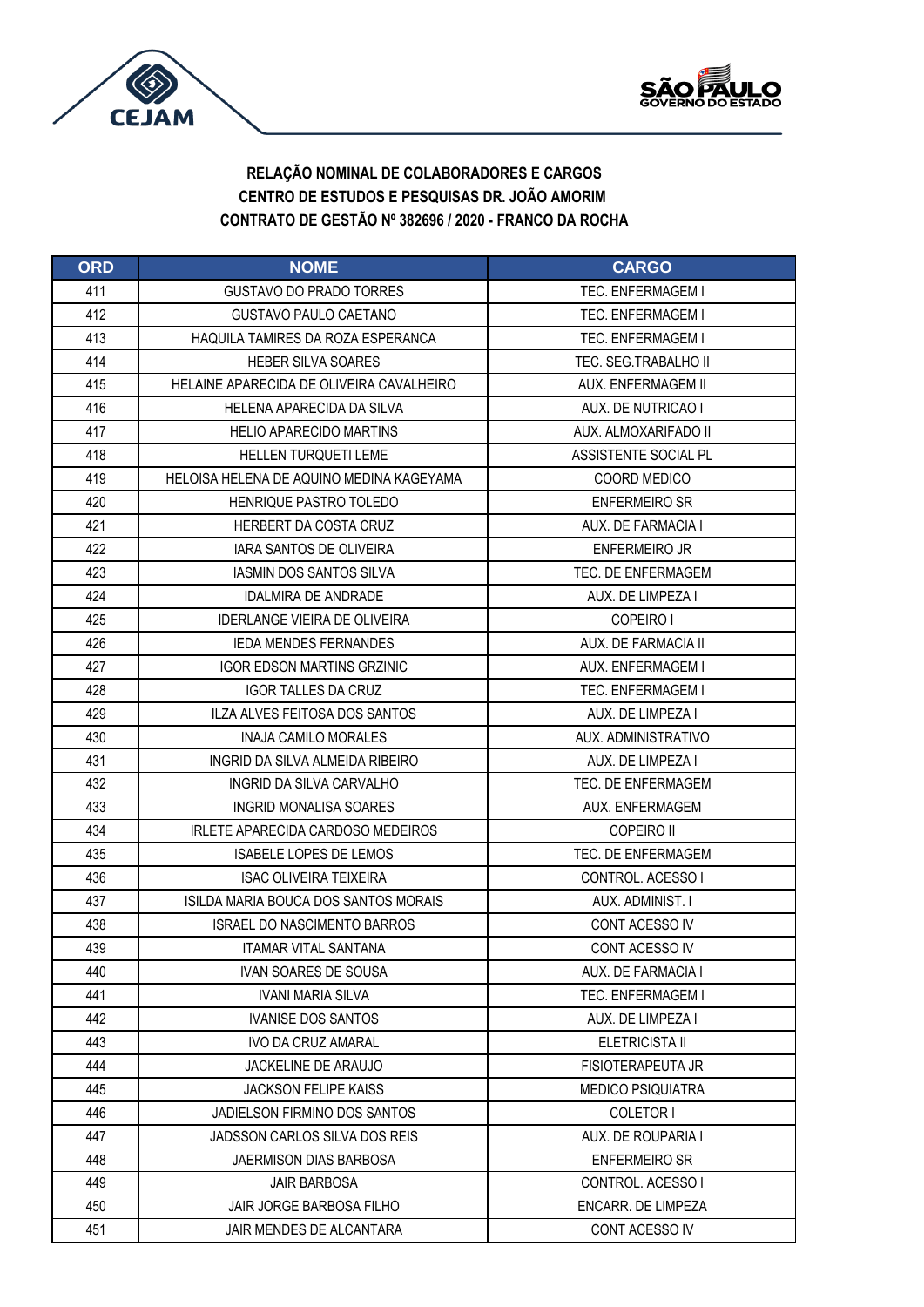



| <b>ORD</b> | <b>NOME</b>                                | <b>CARGO</b>             |
|------------|--------------------------------------------|--------------------------|
| 452        | <b>JAMES FRANCISCO DIAS COSTA</b>          | AUX. ENFERMAGEM I        |
| 453        | JANAINA BARCELLOS DE ANDRADE               | AUX. ENFERMAGEM II       |
| 454        | <b>JANAINA BEILKE</b>                      | TEC. ENFERMAGEM I        |
| 455        | JANAINA DA SILVA FERREIRA                  | AUX. ENFERMAGEM I        |
| 456        | <b>JANAINA DOS SANTOS SILVA</b>            | AUX. ADMINIST. I         |
| 457        | JANAINA ERIKA DE SOUZA                     | AUX. DE LIMPEZA I        |
| 458        | <b>JANAINA NUNES SILVA QUINTEIRO</b>       | <b>ENFERMEIRO JR</b>     |
| 459        | JANAINA SANTOS DE OLIVEIRA                 | <b>TEC. ENFERMAGEM I</b> |
| 460        | JANETE DA SILVA SOARES                     | TEC. DE ENFERMAGEM       |
| 461        | JANETE MARIA RODRIGO PAIVA                 | AUX. ENFERMAGEM II       |
| 462        | <b>JAQUELINE LEITE GARCIA</b>              | <b>ENFERMEIRO SR</b>     |
| 463        | JAQUELINE MARTIN PIRES DOS SANTOS          | AUX. ADMINIST. I         |
| 464        | JAQUELINE SILVA AZEVEDO                    | TEC. DE ENFERMAGEM       |
| 465        | JEAN DE FARIA                              | <b>TEC. ENFERMAGEM I</b> |
| 466        | JEAN JHONYS BERALDES CESAR                 | <b>ENFERMEIRO JR</b>     |
| 467        | JEFERSON DE SOUZA VIEIRA SILVA             | AUX.FINANCEIRO II        |
| 468        | JEFFERSON DANIEL TORRES DOS SANTOS         | TEC. DE ENFERMAGEM       |
| 469        | <b>JEFFERSON YAMASAKI</b>                  | <b>ENFERMEIRO SR</b>     |
| 470        | <b>JESSICA CAMILA RIBEIRO</b>              | <b>TEC. ENFERMAGEM I</b> |
| 471        | <b>JESSICA CAROLINA DAS NEVES</b>          | FISIOTERAPEUTA JR        |
| 472        | JESSICA CAROLINE FORTUNATO GOMES           | ASSISTENTE ADMINISTR     |
| 473        | JESSICA CRISTINA NOVAES DA SILVA           | TEC. DE ENFERMAGEM       |
| 474        | JESSICA DA SILVA OLIVEIRA                  | TEC. DE ENFERMAGEM       |
| 475        | <b>JESSICA DIAS DE SOUZA</b>               | AUX. ENFERMAGEM I        |
| 476        | <b>JESSICA MARIELE DE OLIVEIRA RIBEIRO</b> | <b>TEC. ENFERMAGEM I</b> |
| 477        | <b>JESSICA MORENO LEITE</b>                | FONOAUDIOLOGO PL         |
| 478        | JESSICA OLIVEIRA DA SILVA                  | <b>TEC. ENFERMAGEM I</b> |
| 479        | JESSICA SILVA MAXEMO I FANDRO              | AUX. ENFERMAGEM I        |
| 480        | JHENYFER DE MENDONCA DOS REIS              | AUX. ENFERMAGEM I        |
| 481        | JOANA BARBOSA BISPO DOS SANTOS             | AUX. ENFERMAGEM II       |
| 482        | JOANE DA CRUZ SANTOS                       | AUX. DE LIMPEZA I        |
| 483        | <b>JOAO VITOR ALVES LEITE</b>              | TEC. DE ENFERMAGEM       |
| 484        | JOAO VITOR RODRIGUES DA CUNHA              | AUX. ENFERMAGEM II       |
| 485        | <b>JOCELI TEIXEIRA RODRIGUES</b>           | <b>PSICOLOGO</b>         |
| 486        | JOEBSON DE SOUZA REIS                      | <b>TEC. ENFERMAGEM I</b> |
| 487        | JOELMA FERNANDES DE OLIVEIRA SOUSA         | COORD. BANCO SANGUE      |
| 488        | JOHNATHANS LUCAS ROZAS ANGELIM             | TEC. DE ENFERMAGEM       |
| 489        | JOICE CRISTIANE LEME DE OLIVEIRA MEDRADO   | AUX. ESTERILIZACAO I     |
| 490        | JONAS DE SOUZA BRITO                       | TEC. DE ENFERMAGEM       |
| 491        | JOSE CARLOS BARBOSA DOS SANTOS             | CONTROL. ACESSO I        |
| 492        | JOSE CARLOS DE OLIVEIRA SANTOS             | AUX. DE ROUPARIA I       |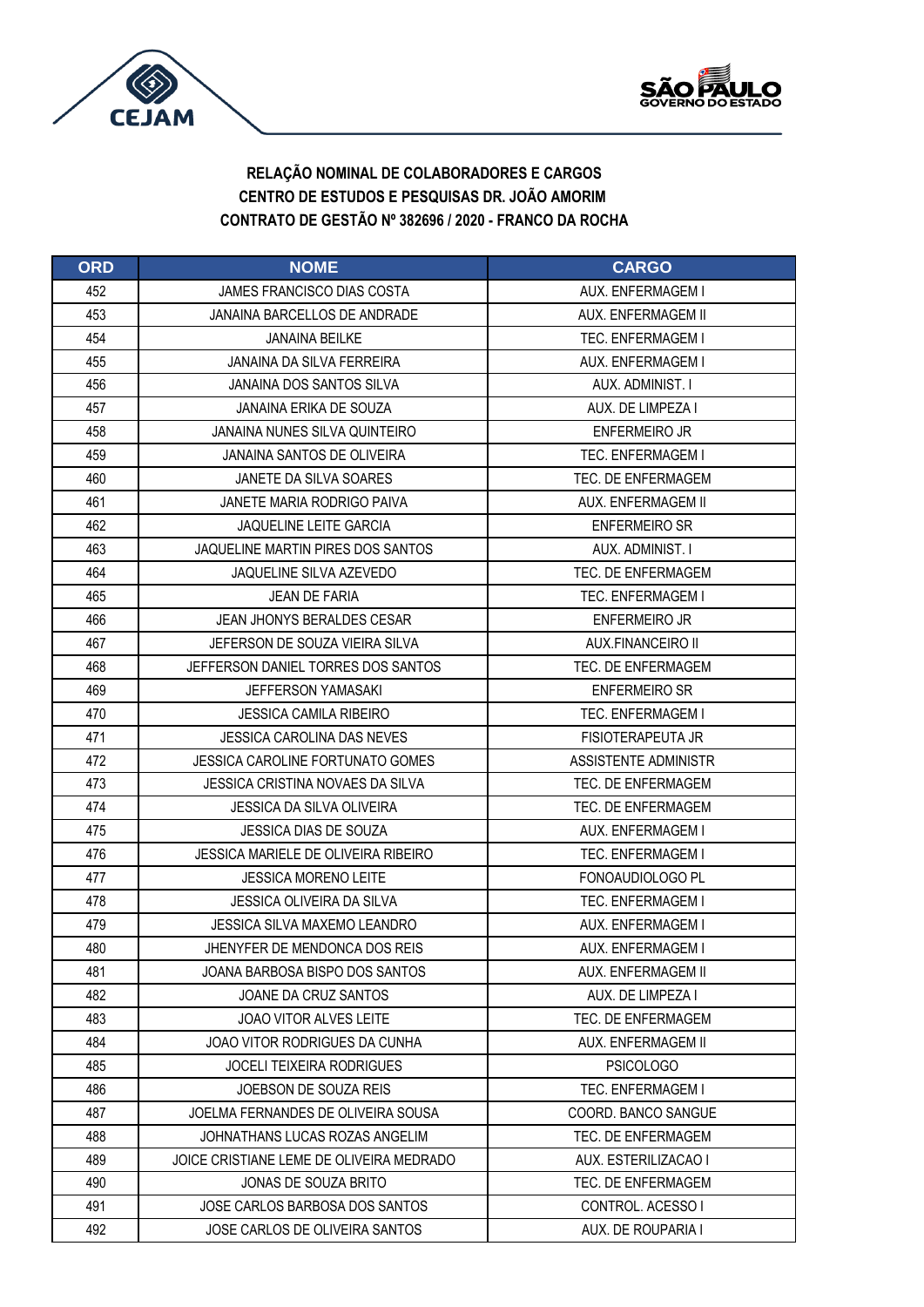



| <b>ORD</b> | <b>NOME</b>                                 | <b>CARGO</b>                |
|------------|---------------------------------------------|-----------------------------|
| 493        | JOSE GOUDINHO DE SOUZA JUNIOR               | AUX. ESTERILIZACAO I        |
| 494        | JOSE RODRIGO DE MELO ROCHA                  | <b>ENFERMEIRO JR</b>        |
| 495        | JOSE SILVESTRE DA SILVA                     | COZINHEIRO I                |
| 496        | <b>JOSE VALDERI PEREIRA FILHO</b>           | CONTROL. ACESSO I           |
| 497        | JOSEFA MARIA DA SILVA SANTOS                | <b>ENFERMEIRO SR</b>        |
| 498        | JOSEFA SILVA DOS SANTOS                     | AUX. DE LIMPEZA I           |
| 499        | <b>JOSELENE DA CRUZ</b>                     | TEC. IM. ORTOP. I           |
| 500        | JOSEMARY FATIMA CARECHO                     | <b>SUPERV ENFERMAGEM</b>    |
| 501        | JOSIANE CLAUDIANO PINTO                     | TEC. IM. ORTOP. I           |
| 502        | <b>JOSIANE GOMES GONDIM FIGUEIRA</b>        | AUX. DE LIMPEZA I           |
| 503        | JOSIANE PERES DE MORAES GARCIA              | AUX. ADMINIST. I            |
| 504        | <b>JOSIMAR REGINA IAMBASSO</b>              | AUX. ADMINIST. I            |
| 505        | JOYCE OLIVEIRA DO CARMO                     | TEC. DE ENFERMAGEM          |
| 506        | <b>JUAREZ RIBEIRO</b>                       | CONTROL, ACESSO I           |
| 507        | <b>JUCIEUDO OLIVEIRA SANTANA</b>            | AUX. ALMOXARIFADO I         |
| 508        | <b>JUCILENE OLIVEIRA DA SILVA</b>           | <b>ENFERMEIRO</b>           |
| 509        | JUCIMARA DA SILVA ALVES DOS SANTOS          | COZINHEIRO I                |
| 510        | <b>JUDITE DE SOUZA VILETE</b>               | COPEIRO I                   |
| 511        | JULIA BORBA MONTEIRO DA SILVA               | TEC. DE ENFERMAGEM          |
| 512        | JULIANA BRESSANI RAMOS CUNHA DE OLIVEIRA    | <b>ENFERMEIRO</b>           |
| 513        | <b>JULIANA DE MELO FARIAS</b>               | AUX. ENFERMAGEM II          |
| 514        | JULIANA DE SOUZA SANTANA                    | TEC. ENFERMAGEM I           |
| 515        | JULIANA MARIA DA FONSECA                    | TEC. ENFERMAGEM I           |
| 516        | JULIANA MESSIAS NETO LAULETTA               | NUTRICIONISTA JR            |
| 517        | <b>JULIANA MOREIRA SILVA</b>                | AUX. ADMINIST. I            |
| 518        | <b>JULIANA NOVELLI</b>                      | <b>ENFERMEIRO JR</b>        |
| 519        | <b>JULIANA RODRIGUES</b>                    | COORD ENFERMAGEM II         |
| 520        | <b>JULIANE DE LIMA</b>                      | AUX. DE FARMACIA I          |
| 521        | <b>JULIANE DE LIMA SANTOS</b>               | AUX. ADMINIST. I            |
| 522        | JULIANE FERNANDES BARBOSA COSTA             | <b>ENFERMEIRO SR</b>        |
| 523        | JULIANO BARBOSA PEREIRA E FARO              | <b>ENFERMEIRO SR</b>        |
| 524        | JULIENE MARI RODRIGUES DE CARNEIRO OLIVEIRA | AUX. ENFERMAGEM I           |
| 525        | JULIO AVELLAR RODRIGUES FONSECA             | <b>JOVEM APRENDIZ</b>       |
| 526        | <b>JULIO JOSE NOGUEIRA FILHO</b>            | <b>ENFERMEIRO SR</b>        |
| 527        | <b>JURANDI BEZERRA DOS SANTOS</b>           | ELETRICISTA I               |
| 528        | JURANDIR JOSE CUNHA DE ALMEIDA              | <b>MOTORISTA AMBULANCIA</b> |
| 529        | <b>JUREMA XAVIER GONCALVES</b>              | AUX. DE LIMPEZA I           |
| 530        | <b>JUSCIENE ALVES SILVA</b>                 | AUX. DE LIMPEZA I           |
| 531        | <b>JUSSARA MARIA CAMPOS</b>                 | <b>ENFERMEIRO JR</b>        |
| 532        | <b>JUSSARA ROSA BATISTA</b>                 | AUX. ENFERMAGEM II          |
| 533        | KALLINY CORREIA GOMES                       | AUX. ADMINIST. I            |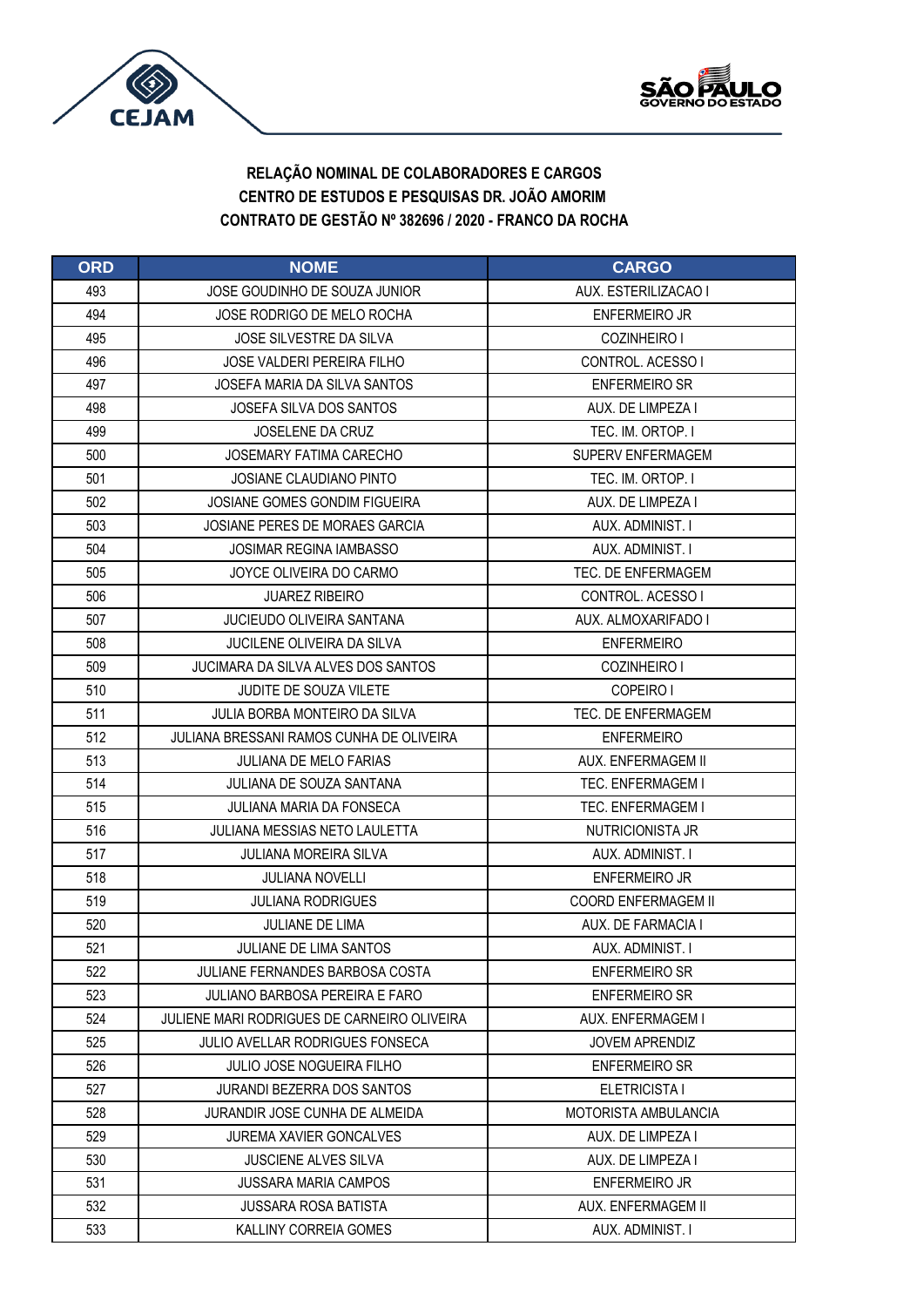



| <b>ORD</b> | <b>NOME</b>                         | <b>CARGO</b>                |
|------------|-------------------------------------|-----------------------------|
| 534        | KARINA NAYARA LEITE                 | <b>ENFERMEIRO</b>           |
| 535        | KARINE DE OLIVEIRA LEITE            | <b>TEC. ENFERMAGEM I</b>    |
| 536        | KARINE NERIS PEREIRA                | <b>TEC. ENFERMAGEM I</b>    |
| 537        | KARINNA PEREIRA GONGORA             | PSICOLOGO PL                |
| 538        | KARLA CAROLINE DE SOUZA             | TEC. ENFERMAGEM I           |
| 539        | KARLA VERONICA CARAPIA RIBAS SILVA  | <b>PSICOLOGO</b>            |
| 540        | KAROLINA FRANCA DA SILVA            | <b>FISIOTERAPEUTA</b>       |
| 541        | KAROLYN DE SALES FERREIRA DE SOUSA  | <b>PSICOLOGO</b>            |
| 542        | KATIA CRISTINA DA SILVA             | FISIOTERAPEUTA PL           |
| 543        | KATIA LEITE MOREIRA                 | AUX. ENFERMAGEM II          |
| 544        | KATIA NUNES FREITAS                 | AUX. DE LIMPEZA I           |
| 545        | KAUAN VINICIUS LIMA LINS            | <b>TEC. ENFERMAGEM I</b>    |
| 546        | KAUE DE CEZARO DOS SANTOS           | <b>GERENTE MEDICO</b>       |
| 547        | KAYO SOLAR LOPES CARDOSO            | TEC. DE ENFERMAGEM          |
| 548        | KEDMA DARC DOS SANTOS               | AUX. ENFERMAGEM I           |
| 549        | KEILA CRISTINA DOS SANTOS           | COPEIRO I                   |
| 550        | <b>KEILA DA SILVA</b>               | AUX. DE NUTRICAO I          |
| 551        | KEILA VENANCIO CARDOSO              | <b>NUTRICIONISTA</b>        |
| 552        | KELI CRISTINA DOS SANTOS            | PSICOLOGO SR                |
| 553        | KELI DE SOUZA SILVEIRA              | TEC. DE ENFERMAGEM          |
| 554        | KELLY CRISTINA DA SILVA COSTA       | AUX. ENFERMAGEM II          |
| 555        | KETLIN WELLEN DA SILVA              | AUX. DE FARMACIA I          |
| 556        | <b>KETLYN ROSANE MONDO</b>          | PSICOLOGO SR                |
| 557        | KETTY CAROLINE CARDOZO DA CUNHA     | <b>ENFERMEIRO</b>           |
| 558        | KEYLA ALVES DO NASCIMENTO           | AUX. ADMINISTRATIVO         |
| 559        | KEYLA DOS SANTOS MONTORO            | <b>TEC. ENFERMAGEM I</b>    |
| 560        | KEYTH ELLEN BAVARO                  | <b>ENFERMEIRO</b>           |
| 561        | KITNEY DUARTE AURELIANO             | CONT ACESSO IV              |
| 562        | <b>LADY FERRAZ SENA</b>             | AUX. ENFERMAGEM II          |
| 563        | LAIS ALVES MELO MARIANO             | TEC. ENFERMAGEM I           |
| 564        | LAIS CREMA RAMOS                    | AUX. ENFERMAGEM II          |
| 565        | LAIS DE TOLEDO SMARGIASSI MARCELINO | <b>TERAP OCUPACIONAL PL</b> |
| 566        | LAIS KIMBERLY MEDEIROS DOS SANTOS   | <b>TEC INFORMATICA</b>      |
| 567        | LAIS MOLON ORTIZ                    | AUX. DE FARMACIA I          |
| 568        | LARISSA DIAS DE BARROS              | TEC. DE ENFERMAGEM          |
| 569        | LARISSA SAMPAIO DOS SANTOS SILVA    | TEC. DE ENFERMAGEM          |
| 570        | LARISSA SOUZA DE MORAES             | TEC. DE ENFERMAGEM          |
| 571        | LAURENICE MARIA DA SILVA            | AUX. DE LIMPEZA I           |
| 572        | LEANDRO ANSELMO ROSSINI             | <b>TEC. ENFERMAGEM I</b>    |
| 573        | LEANDRO DIAS DE ALMEIDA             | <b>ENFERMEIRO JR</b>        |
| 574        | LEANDRO JOSE DA SILVA               | ENFERMEIRO JR               |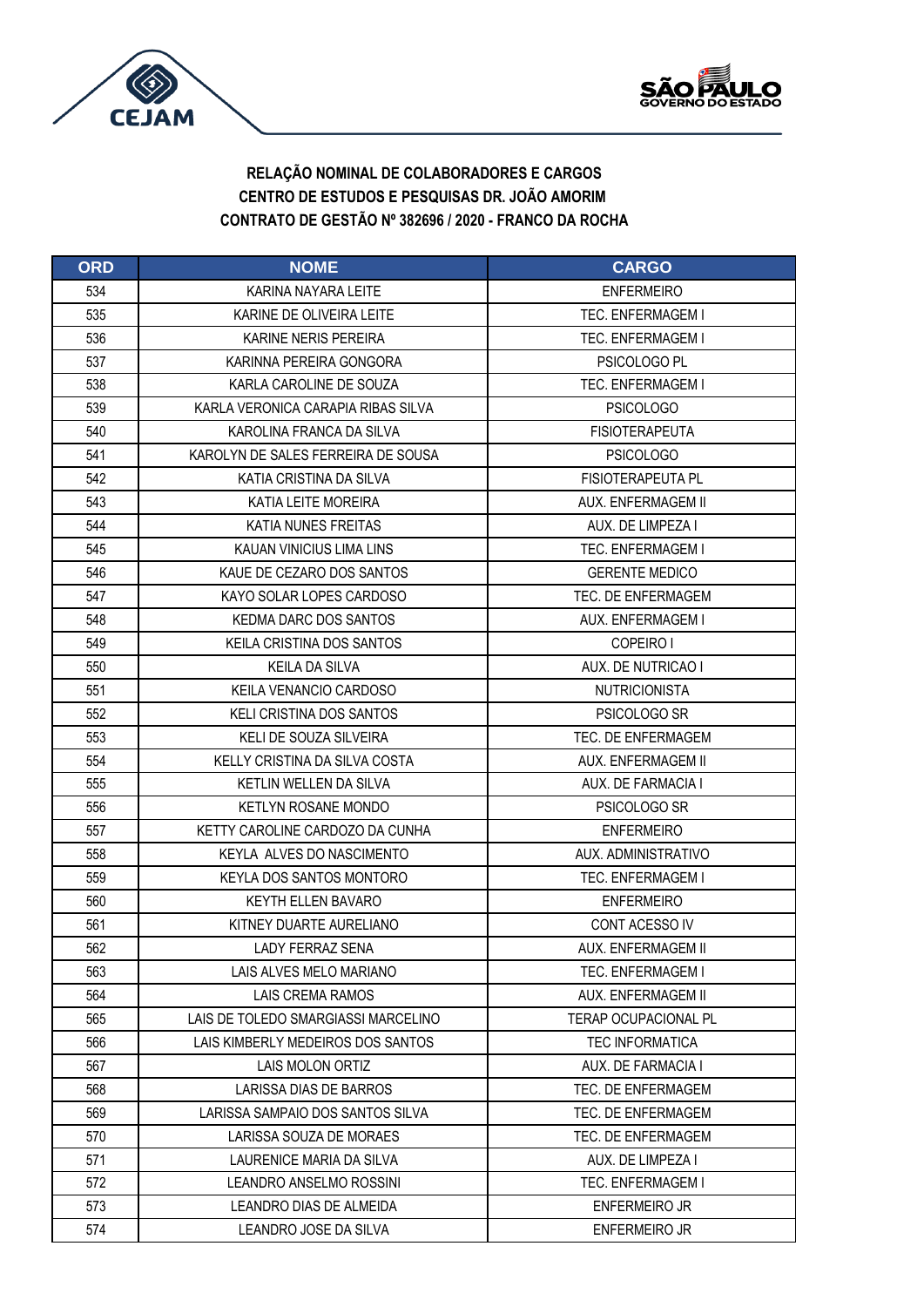



| <b>ORD</b> | <b>NOME</b>                                  | <b>CARGO</b>              |
|------------|----------------------------------------------|---------------------------|
| 575        | LEANDRO LIMA DE SOUZA                        | LIDER ALMOXARIFADO        |
| 576        | <b>I FILA APARECIDA NAVAS DOS SANTOS</b>     | CONTROL. ACESSO II        |
| 577        | LELIANA LIMA CORREA                          | AUX. ENFERMAGEM II        |
| 578        | LEONARDO ARTUR SANTOS DA SILVA               | TEC. ENFERMAGEM I         |
| 579        | LEONARDO DA SILVA DE CASTRO                  | <b>COLETOR II</b>         |
| 580        | LEONARDO FERREIRA DOS SANTOS                 | AUX. ENFERMAGEM II        |
| 581        | LEONARDO FRANKLIN COELHO                     | <b>TEC. ENFERMAGEM I</b>  |
| 582        | LEONARDO PEREIRA DE LIMA                     | <b>AUX FATURAMENTO II</b> |
| 583        | LEONARDO RODRIGUES                           | TEC. ENFERMAGEM I         |
| 584        | LEONARDO SILVA DO NASCIMENTO                 | COORD. DE ENFERMAGEM      |
| 585        | LEONARDO VENTURA ALVES DA SILVA              | AUX. ADMINIST. I          |
| 586        | LEONICE DOS SANTOS                           | FONOAUDIOLOGO PL          |
| 587        | LEONILDA JOVELINA DE AGUIAR OLIVEIRA         | <b>FARMACEUTICO JR</b>    |
| 588        | LETICIA CAROLINA ARTIMUNDO SILVA             | AUX. ENFERMAGEM II        |
| 589        | LETICIA CATARINE FERREIRA DE OLIVEIRA SANTOS | TEC. ENFERMAGEM I         |
| 590        | LETICIA MAUAD APOLINARIO                     | <b>ENFERMEIRO JR</b>      |
| 591        | LICIA RAIANA DE CARVALHO DOS SANTOS          | AUX. DE LIMPEZA I         |
| 592        | LIDIA GERMANO DOS SANTOS VILA                | AUX. ENFERMAGEM II        |
| 593        | LIGIANE APARECIDA MOUREIRA                   | TEC. ENFERMAGEM I         |
| 594        | LILIAN LEANDRA DE LUNA                       | AUX. ENFERMAGEM           |
| 595        | LILIAN LIMA DE OLIVEIRA                      | <b>ENFERMEIRO SR</b>      |
| 596        | LILIAN MARCIA DE OLIVEIRA SANTOS             | AUX. DE LIMPEZA I         |
| 597        | LILIANE APARECIDA DE LIMA REIS               | AUX. DE NUTRICAO I        |
| 598        | LILIANE CRISTINA DOS SANTOS                  | <b>ENFERMEIRO SR</b>      |
| 599        | LILIO JOAO DA SILVA                          | CONTROL. ACESSO I         |
| 600        | LINDACIR DE FATIMA PEREIRA                   | AUX. DE LIMPEZA I         |
| 601        | LINDECI LOPES DE OLIVEIRA                    | AUX. DE LIMPEZA I         |
| 602        | LINDINALVA DE LIRA                           | AUX. DE LIMPEZA I         |
| 603        | LINDINALVA FLORENCIO DA SILVA                | AUX. DE LIMPEZA I         |
| 604        | LINDOMAR DA SILVA MELO                       | <b>ELETRICISTA II</b>     |
| 605        | LIVIA NASCIMENTO SILVA                       | PSICOLOGO JR              |
| 606        | LOIDE MARCELINA GONCALVES                    | COPEIRO I                 |
| 607        | LUANA APARECIDA DE LIMA CARVALHO             | AUX. DE LIMPEZA I         |
| 608        | LUANA AQUINO DA SILVA MELO                   | TEC. DE ENFERMAGEM        |
| 609        | LUANA MARA BERALDES VINCI                    | <b>TEC. ENFERMAGEM I</b>  |
| 610        | LUANA OLIVEIRA SANTOS SILVA                  | <b>FARMACEUTICO JR</b>    |
| 611        | LUANA PEREIRA DOS SANTOS                     | <b>RECEPCIONISTA II</b>   |
| 612        | LUANA RARYDE DA SILVA                        | <b>FISIOTERAPEUTA</b>     |
| 613        | LUANA RODRIGUES DO NASCIMENTO BOSCHERO       | <b>ENFERMEIRO</b>         |
| 614        | LUANA RODRIGUES FAGUNDES                     | <b>PSICOLOGO</b>          |
| 615        | LUANA SILVA FREITAS                          | TEC. DE ENFERMAGEM        |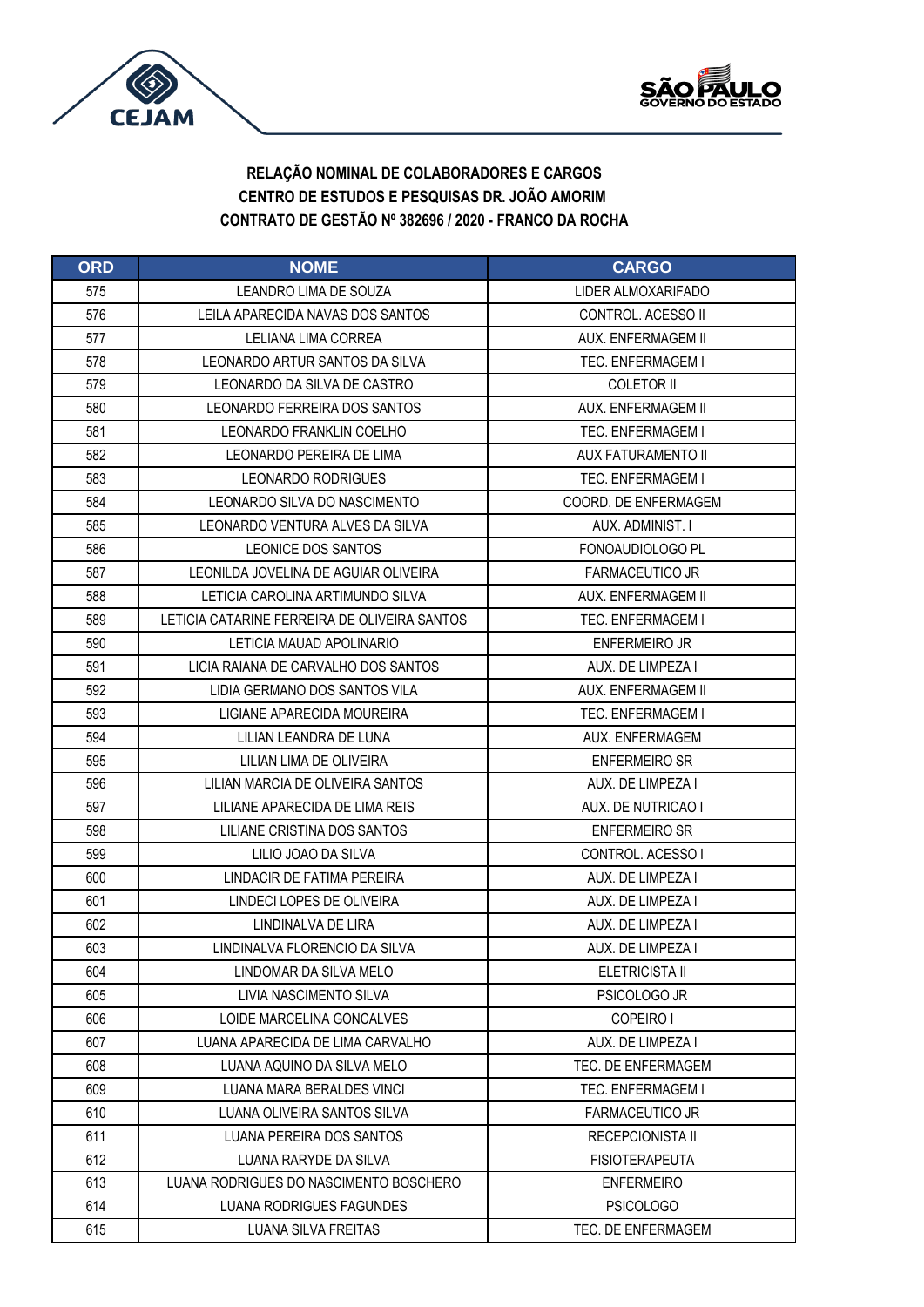



| <b>ORD</b> | <b>NOME</b>                           | <b>CARGO</b>             |
|------------|---------------------------------------|--------------------------|
| 616        | LUCAS DA SILVA ESPERANCA              | COORD. DE ENFERMAGEM     |
| 617        | LUCAS DANILO SABINO                   | AUX. ENFERMAGEM II       |
| 618        | LUCAS DAVID SILVA DOS SANTOS          | TEC. DE ENFERMAGEM       |
| 619        | LUCAS FRANCISCO SAVARESE              | <b>BOMBEIRO CIVIL II</b> |
| 620        | <b>LUCAS MARTINS COSTA</b>            | TEC. ENFERMAGEM I        |
| 621        | LUCAS PEREIRA XISTO                   | <b>TEC. ENFERMAGEM I</b> |
| 622        | <b>LUCAS ROBLES FERREIRA</b>          | AUX. ADMINIST. I         |
| 623        | LUCIA APARECIDA FERREIRA DOS REIS     | ASSISTENTE ADMINISTR     |
| 624        | LUCIA DOS SANTOS REIS                 | AUX. DE LIMPEZA I        |
| 625        | LUCIA MOURA ALVES                     | AUX. ENFERMAGEM II       |
| 626        | LUCIANA APARECIDA RODRIGUES           | TEC. DE ENFERMAGEM       |
| 627        | LUCIANA DE ARAUJO PUERTA              | AUX. DE FARMACIA I       |
| 628        | LUCIANA EVANGELISTA                   | AUX. DE LIMPEZA I        |
| 629        | LUCIANA MARIA DA SILVA                | AUX. DE ROUPARIA I       |
| 630        | LUCIANA RODRIGUES CARDOSO DE OLIVEIRA | AUX. ENFERMAGEM II       |
| 631        | LUCIANE MARQUES SOUZA                 | AUX. DE LIMPEZA I        |
| 632        | LUCIANO DE SOUZA CARDOSO              | CONT ACESSO IV           |
| 633        | LUCICLEIDE GERALDINA DA SILVA         | TEC. DE ENFERMAGEM       |
| 634        | LUCIENE DE LIMA ALVES NASCIMENTO      | TEC. ENFERMAGEM I        |
| 635        | LUCIENE RAMOS SOARES                  | AUX. DE LIMPEZA I        |
| 636        | LUCILEIA DA SILVA SANTOS              | TEC. DE ENFERMAGEM       |
| 637        | LUCILENE DE SOUZA LIMA OLIVEIRA       | <b>ENFERMEIRO SR</b>     |
| 638        | LUCILENE DE SOUZA SILVA               | AUX. ADMINIST. I         |
| 639        | LUCILENE GOMES DA SILVA               | AUX. DE FARMACIA II      |
| 640        | LUCIMAR COELHO DOS SANTOS             | <b>TEC. ENFERMAGEM I</b> |
| 641        | LUCINEIA DA CONCEICAO BISPO           | COPEIRO I                |
| 642        | LUCINEIA LOPES LEAL                   | AUX. ADMINIST. I         |
| 643        | LUIS CARLOS BUSCARIOLO RIBEIRO        | CONTROL. ACESSO I        |
| 644        | LUIS RODRIGO DOS SANTOS               | CONT ACESSO IV           |
| 645        | LUIZ DOMINGUES CARCELEN               | <b>BOMBEIRO CIVIL I</b>  |
| 646        | LUIZ FERNANDO LOPES DOS SANTOS        | <b>ENFERMEIRO</b>        |
| 647        | LUIZA DE FATIMA SLUSARZ FINAMOR       | AUX. ENFERMAGEM II       |
| 648        | LUZIA XAVIER DA FONSECA               | <b>TEC. ENFERMAGEM I</b> |
| 649        | <b>MACKLEN CRISTIAN PEDRO</b>         | CONTROL. ACESSO I        |
| 650        | MAGDA DA CONCEICAO FLORIANO           | AUX. DE LIMPEZA I        |
| 651        | MAIARA DA SILVA SANTOS                | AUX. ADMINISTRATIVO      |
| 652        | <b>MAIRA CARVALHO</b>                 | <b>TEC. ENFERMAGEM I</b> |
| 653        | MAIRA DA SILVA MUNIZ                  | AUX. DE LIMPEZA I        |
| 654        | MALCON LUIZ DOS SANTOS RAIMUNDO       | AUX. ESTERILIZACAO I     |
| 655        | MARCELA NARCISO DE MORAES SILVA       | AUX. ENFERMAGEM II       |
| 656        | MARCELO APARECIDO DE FREITAS VIZECHI  | ANALISTA CLINICO PL      |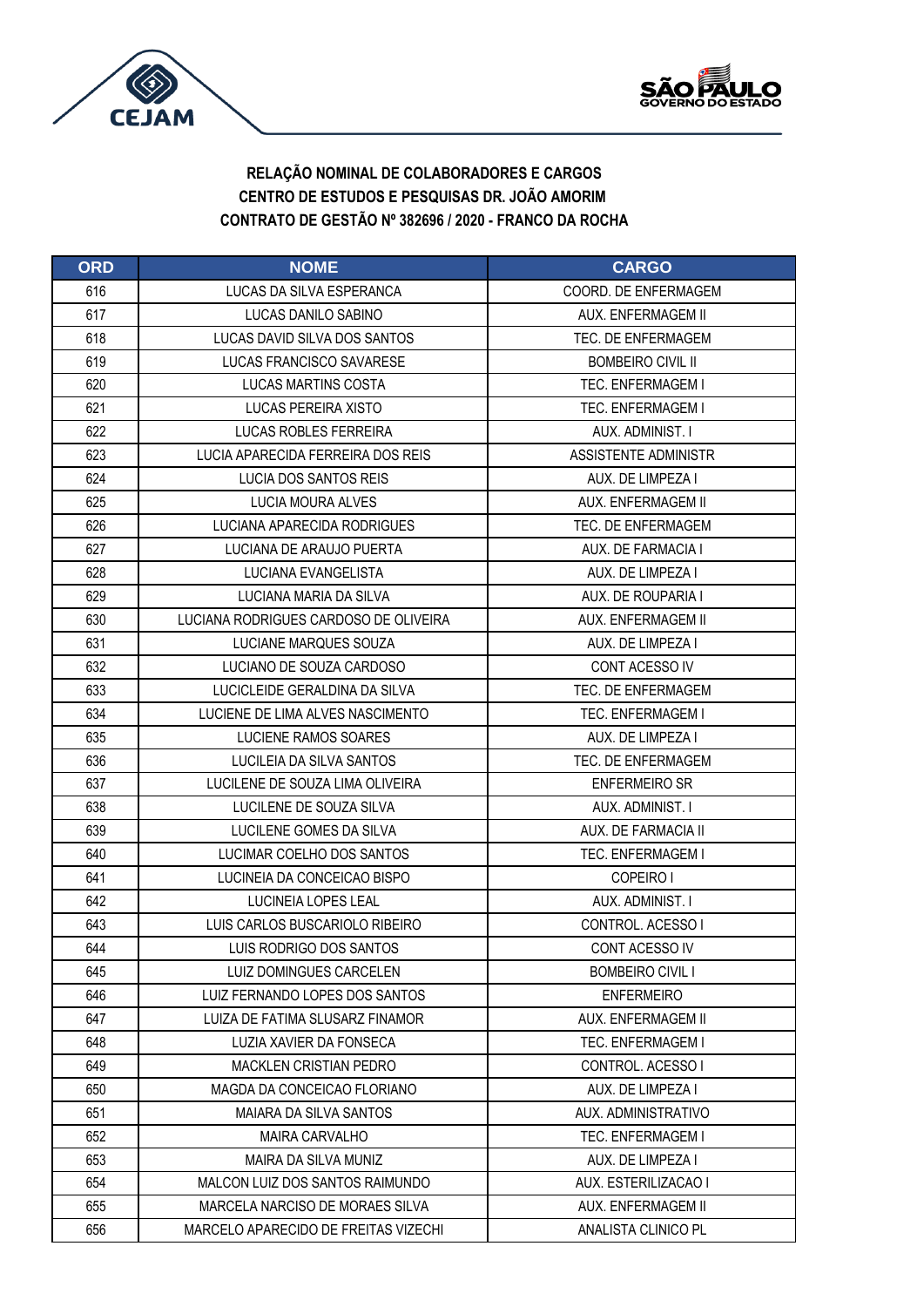



| <b>ORD</b> | <b>NOME</b>                             | <b>CARGO</b>              |
|------------|-----------------------------------------|---------------------------|
| 657        | <b>MARCELO BARBOSA</b>                  | CONT ACESSO IV            |
| 658        | MARCELO RODRIGO VALENCIA DA SILVA       | TEC. IM. ORTOP. I         |
| 659        | MARCELO VIEIRA DA SILVA LOPES           | ENCARR. MANUTENCAO        |
| 660        | MARCIA ALVES MARTINS DOS SANTOS         | <b>TEC. ENFERMAGEM I</b>  |
| 661        | MARCIA APARECIDA NAVARRO URTADO         | AUX. DE LIMPEZA I         |
| 662        | MARCIA CAETANO DE SOUZA                 | AUX. DE LIMPEZA I         |
| 663        | MARCIA FERNANDES SOARES BRANDAO         | TEC. DE ENFERMAGEM        |
| 664        | MARCIA JANETE ROCHA CERICO              | AUX. DE LIMPEZA I         |
| 665        | MARCIA MARIA DA SILVA                   | AUX. DE LIMPEZA I         |
| 666        | <b>MARCIO SUFFI</b>                     | CONTROL, ACESSO I         |
| 667        | MARCIO TIAGO DE OLIVEIRA                | <b>FISIOTERAPEUTA JR</b>  |
| 668        | MARCIONE MENDES DA SILVA                | AUX. ENFERMAGEM I         |
| 669        | <b>MARCO ANTONIO DA SILVA</b>           | CONT ACESSO IV            |
| 670        | MARCO ANTONIO MARQUES BEZERRA           | AUX. ADMINISTRATIVO       |
| 671        | MARCONDES GARCIA DOS SANTOS             | AUX. ADMINIST. I          |
| 672        | MARCOS ANTONIO MORAES JUNIOR            | <b>TEC. ENFERMAGEM I</b>  |
| 673        | MARCOS AURELIO SILVA PINTO              | CONTROL. ACESSO I         |
| 674        | MARCOS IRIS NEVES DE JESUS              | PINTOR II                 |
| 675        | MARCOS WENDEL DA SILVA                  | ENCAR. ESTERELIZACAO      |
| 676        | MARGARIDA PEREIRA DE SANTANA NASCIMENTO | ASSISTENTE SOCIAL SR      |
| 677        | MARIA AGRIPINA TORRES LACERDA           | AUX. DE LIMPEZA I         |
| 678        | MARIA ANTONIETA DA SILVA SANTIAGO       | AUX. ADMINIST. I          |
| 679        | MARIA APARECIDA DA MATA E SOUZA         | <b>TELEFONISTA I</b>      |
| 680        | MARIA APARECIDA DEARO GUEDES            | AUX. DE NUTRICAO I        |
| 681        | MARIA APARECIDA DOMINGOS DE OLIVEIRA    | AUX. DE LIMPEZA I         |
| 682        | MARIA APARECIDA GOMES DOS SANTOS        | AUX. DE LIMPEZA I         |
| 683        | MARIA APARECIDA GONCALVES DA SILVA      | AUX. DE LIMPEZA I         |
| 684        | MARIA APARECIDA SANTOS FERREIRA         | TEC. DE ENFERMAGEM        |
| 685        | MARIA CECILIA DA SILVA NASCIMENTO       | CONT ACESSO IV            |
| 686        | MARIA CRISTINA DE OLIVEIRA MARTINS      | AUX. DE NUTRICAO I        |
| 687        | MARIA DA CONCEICAO OLIVEIRA             | COPEIRO I                 |
| 688        | MARIA DAS GRACAS SILVA DOS REIS         | AUX. DE NUTRICAO I        |
| 689        | MARIA DE FATIMA BATISTA DE OLIVEIRA     | <b>ENFERMEIRO JR</b>      |
| 690        | MARIA DE FATIMA MOURA                   | AUX. DE LIMPEZA I         |
| 691        | MARIA DE FATIMA SILVA RODRIGUES         | AUX. DE LIMPEZA I         |
| 692        | MARIA DO SOCORRO DOS SANTOS             | <b>ENCARR. DE LIMPEZA</b> |
| 693        | MARIA DO SOCORRO NICOLA                 | AUX. DE LIMPEZA I         |
| 694        | MARIA EDILEUZA DE SOUSA SILVA           | AUX. DE LIMPEZA I         |
| 695        | <b>MARIA ELIANE DE GOES</b>             | AUX. DE NUTRICAO I        |
| 696        | MARIA FABIA DOMINGUES DA SILVA MATOS    | TEC. DE ENFERMAGEM        |
| 697        | <b>MARIA IOLANDA VIEIRA</b>             | AUX. DE LIMPEZA I         |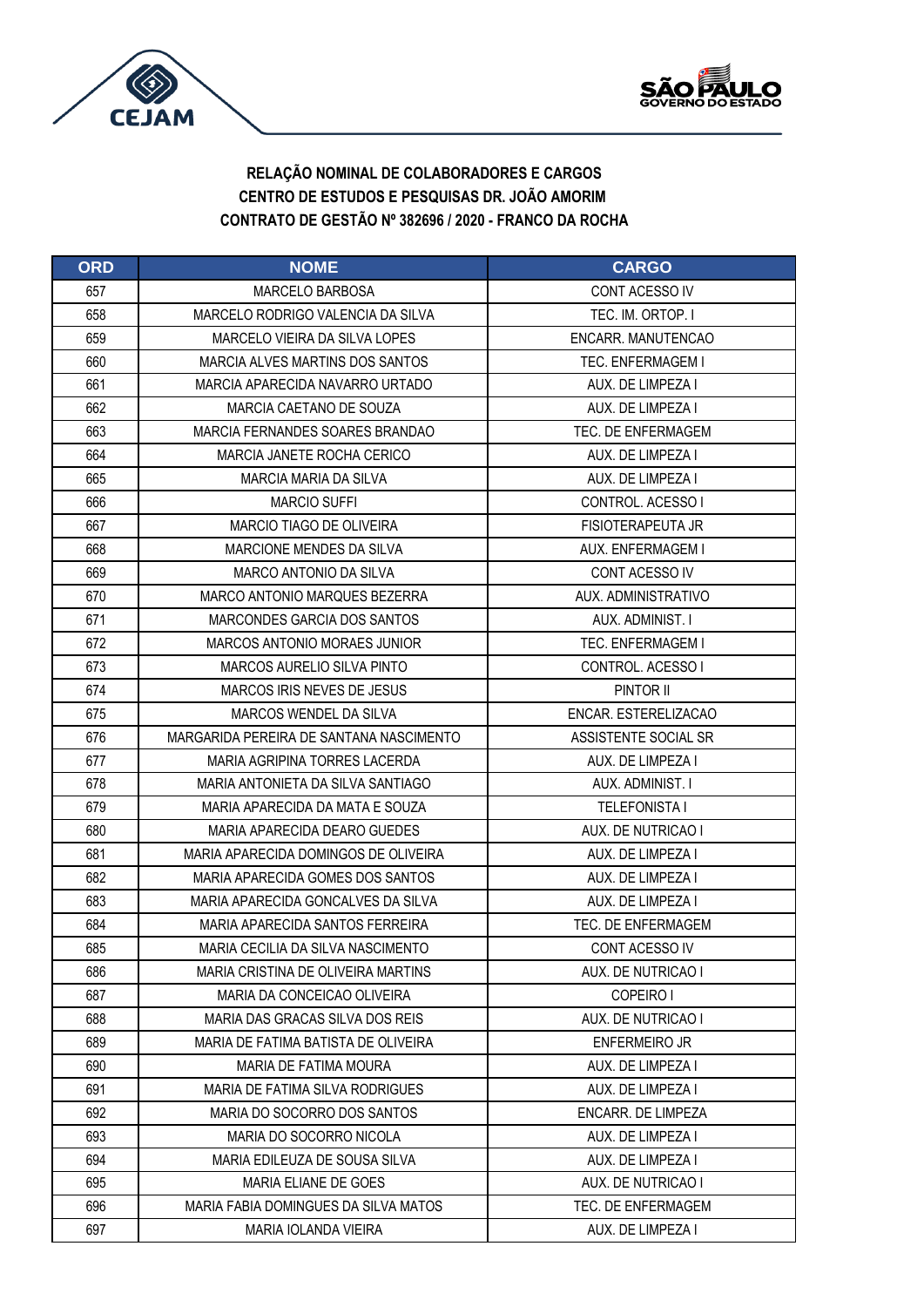



| <b>ORD</b> | <b>NOME</b>                                   | <b>CARGO</b>             |
|------------|-----------------------------------------------|--------------------------|
| 698        | MARIA JOSE TRINDADE DA SILVA                  | AUX. DE LIMPEZA II       |
| 699        | MARIA JULIA DE CARVALHO                       | AUX. DE LIMPEZA II       |
| 700        | MARIA LAURENCIA PEREIRA FARIA                 | TEC. ENFERMAGEM I        |
| 701        | MARIA LIDINALVA FERREIRA                      | <b>FISIOTERAPEUTA</b>    |
| 702        | <b>MARIA LIRANEIDE LOPES</b>                  | AUX. DE LIMPEZA I        |
| 703        | MARIA LUIZA DE FARIA                          | COPEIRO I                |
| 704        | <b>MARIA REGIANE MARINHO</b>                  | TEC. ENFERMAGEM I        |
| 705        | MARIA ROSIDETE ALVES BAHIA CORREA             | AUX. DE LIMPEZA I        |
| 706        | MARIANA CECILIA RAMOS DOS SANTOS              | AUX. ADMINIST. I         |
| 707        | <b>MARIANA LUISA DOS SANTOS</b>               | TEC. DE ENFERMAGEM       |
| 708        | <b>MARIANA MIRANDA SILVA</b>                  | AUX. ENFERMAGEM II       |
| 709        | <b>MARIANA OLIVEIRA SILVA</b>                 | AUX. DE FARMACIA I       |
| 710        | <b>MARIANA PALMIRA FERNANDES</b>              | AUX. ENFERMAGEM I        |
| 711        | MARIANE APARECIDA FERNANDES DO ESPIRITO SANTO | <b>COOR FISIOTERAPIA</b> |
| 712        | MARIANE DOS SANTOS DA SILVA                   | AUX. DE LIMPEZA I        |
| 713        | <b>MARIANE MORAIS LUIZ</b>                    | <b>ENFERMEIRO JR</b>     |
| 714        | <b>MARIANE NUNES SILVA</b>                    | AUX. ENFERMAGEM II       |
| 715        | MARIANE SOUZA PEREIRA DA SILVA                | TEC. DE ENFERMAGEM       |
| 716        | MARILEIDE SOUSA NEVES                         | AUX. ESTERILIZACAO I     |
| 717        | MARILIA GREYCE ALMEIDA SANTOS                 | <b>ENFERMEIRO JR</b>     |
| 718        | MARINA PEDRO DA SILVA                         | CONTROL. ACESSO I        |
| 719        | MARINALVA FERREIRA DA SILVA                   | AUX. DE LIMPEZA I        |
| 720        | MARIO MACLEY KRENKIN DE ASSIS                 | CONTROL. ACESSO I        |
| 721        | MARLENE APARECIDA CARDOSO DE MORAES           | AUX. DE NUTRICAO I       |
| 722        | <b>MARLENE CUNHA MARQUES</b>                  | TEC. ENFERMAGEM I        |
| 723        | <b>MARLI APARECIDA SARTI</b>                  | <b>ENFERMEIRO JR</b>     |
| 724        | <b>MARLI DA SILVA</b>                         | AUX. DE NUTRICAO I       |
| 725        | <b>MARLI DA SILVA CABRAL</b>                  | TEC. ENFERMAGEM I        |
| 726        | MARLI DA SILVA SOUSA                          | <b>TEC. ENFERMAGEM I</b> |
| 727        | MARLI DOS SANTOS MONTORO MAZON                | AUX. ENFERMAGEM II       |
| 728        | <b>MARLY BATISTA</b>                          | AUX. DE LIMPEZA I        |
| 729        | MARLY DE LOURDES ANTUNES                      | AUX. ENFERMAGEM II       |
| 730        | MARTA DA CONCEICAO FLORIANO                   | AUX. DE LIMPEZA I        |
| 731        | MARTA DE AZEVEDO SANTOS                       | AUX. ENFERMAGEM II       |
| 732        | MATHEUS DOS SANTOS TERTO                      | AUX. ADMINISTRATIVO      |
| 733        | MATHEUS VINICIUS DE SOUZA SANTOS              | AUX. DE FARMACIA I       |
| 734        | MAURO SERGIO DE CASTRO                        | AUX. MANUTENCAO I        |
| 735        | MAXWELL WILLIAM BATISTAO                      | CONTROL. ACESSO I        |
| 736        | MAYARA DURIGAN DE SOUZA                       | <b>FARMACEUTICO JR</b>   |
| 737        | MAYARA JESUS DA CONCEICAO                     | TEC. ENFERMAGEM I        |
| 738        | <b>MAYARA LORRAINE RIBEIRO</b>                | ANALISTA ADM             |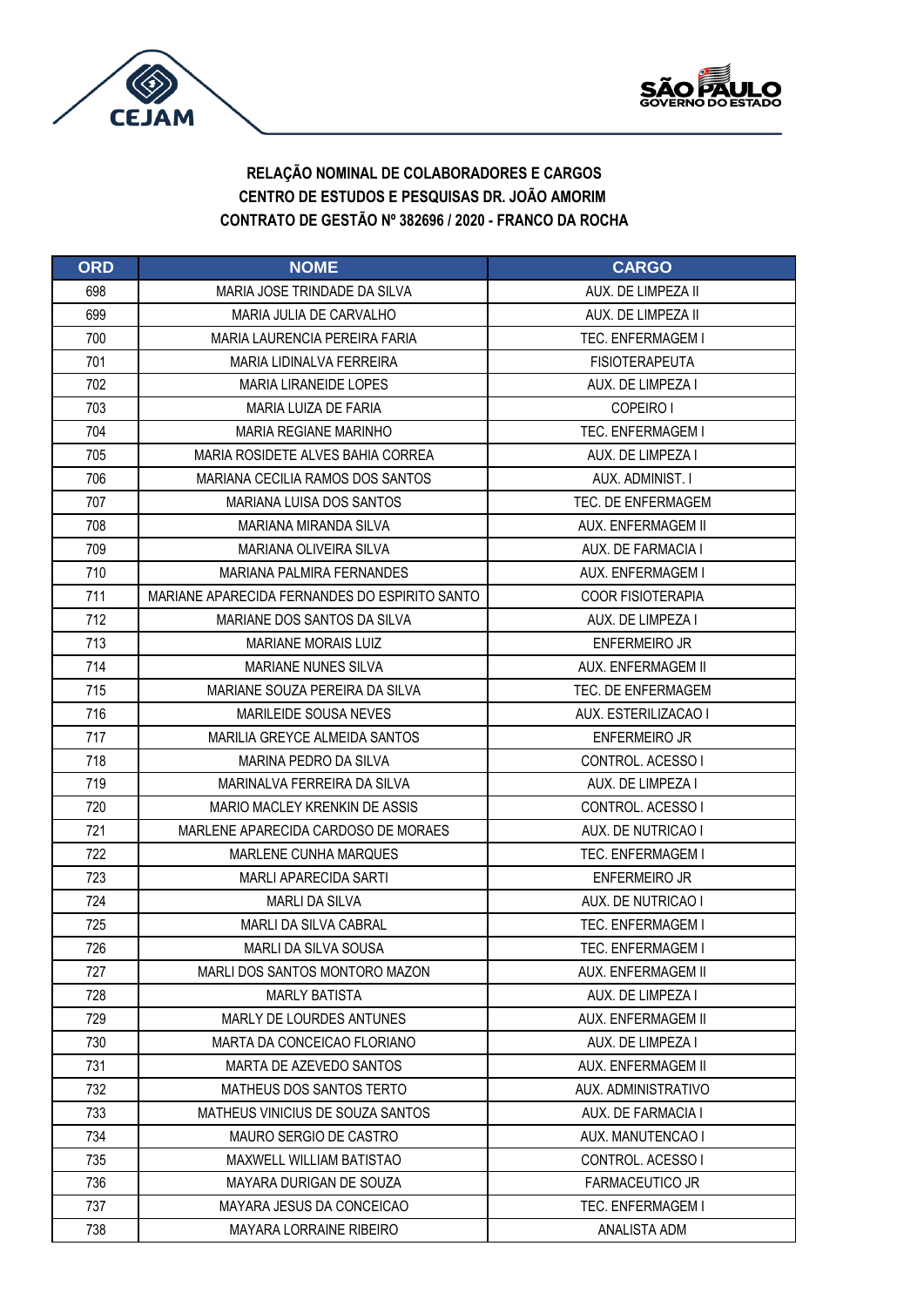



| <b>ORD</b> | <b>NOME</b>                        | <b>CARGO</b>                |
|------------|------------------------------------|-----------------------------|
| 739        | <b>MAYARA ORTIZ NOGUEIRA</b>       | <b>TEC. ENFERMAGEM I</b>    |
| 740        | MEIRE RODRIGUES CAMARGO            | AUX. DE LIMPEZA I           |
| 741        | MELICIA MARCAL GONCALVES VIEIRA    | <b>TEC. ENFERMAGEM I</b>    |
| 742        | MELINA ROMANO DO NASCIMENTO        | <b>ENFERMEIRO JR</b>        |
| 743        | MICHAEL PEREIRA DA SILVA           | <b>FARMACEUTICO PL</b>      |
| 744        | MICHELA CRISTINA DA SILVA OLIVEIRA | AUX. ENFERMAGEM II          |
| 745        | MICHELE DE LIMA SANTOS             | SUPERV, SERV, SOCIAL        |
| 746        | MICHELE PATRICIA DA SILVA SANTIAGO | AUX. ENFERMAGEM II          |
| 747        | MICHELI DE SOUSA REIS ALMEIDA      | <b>TEC. ENFERMAGEM I</b>    |
| 748        | MICHELI RODRIGUES DOS SANTOS       | AUX. ADMINIST. I            |
| 749        | <b>MILENA PINHEIRO MARTINS</b>     | TEC. DE ENFERMAGEM          |
| 750        | MILENA VIEIRA DA SILVA BORGES      | AUX. ENFERMAGEM I           |
| 751        | MILENE ANDRADE SILVA               | AUX. ADMINIST. I            |
| 752        | <b>MILTON NOBUO FANTI KURIMORI</b> | <b>MEDICO PSIQUIATRA</b>    |
| 753        | MIRELA JULIANE SOARES              | <b>NUTRICIONISTA</b>        |
| 754        | <b>MIRIA CARDOSO</b>               | <b>JOVEM APRENDIZ</b>       |
| 755        | MIRIAN ACORSINI BORBOREMA DINIZ    | <b>TEC. ENFERMAGEM I</b>    |
| 756        | MIRIAN AMARAL OLIVEIRA DIAS        | AUX. DE FARMACIA I          |
| 757        | MIRIAN SANTOS QUEIROZ DA SILVA     | AUX. ADMINIST. I            |
| 758        | MISAEL PAULO OLIMPIO               | CONT ACESSO IV              |
| 759        | MONICA APARECIDA OLIVEIRA FILOMENO | AUX. ENFERMAGEM II          |
| 760        | MONICA SOARES FERREIRA             | <b>TEC. ENFERMAGEM I</b>    |
| 761        | MOYSES DOS SANTOS MACHADO          | <b>ENFERMEIRO SR</b>        |
| 762        | NADIA OLIVEIRA DOS SANTOS          | <b>TEC. ENFERMAGEM I</b>    |
| 763        | NAIARA CRISTINA DA SILVA           | AUX. ENFERMAGEM I           |
| 764        | NAIR DA SILVA ASSIS COSTA          | <b>JOVEM APRENDIZ</b>       |
| 765        | NARA DA SILVA ARAUJO               | <b>JOVEM APRENDIZ</b>       |
| 766        | NATALIA BATISTA DA SILVA           | TEC. DE ENFERMAGEM          |
| 767        | NATALIA LASCALLA LEONARDI ALENCAR  | <b>COORD ENFERMAGEM III</b> |
| 768        | NATALIA MARQUES SOARES             | NUTRICIONISTA JR            |
| 769        | NATHALIA APARECIDA DE OLIVEIRA     | TEC. DE ENFERMAGEM          |
| 770        | NATHANY MAYARA SILVA               | AUX. ENFERMAGEM II          |
| 771        | NATHASHA LIMA DA SILVA             | <b>JOVEM APRENDIZ</b>       |
| 772        | NAYARA NUBIA DE AZEVEDO RODRIGUES  | AUX. ADMINIST. II           |
| 773        | NEIDE AMBROSINA DE BRITO           | AUX. DE NUTRICAO I          |
| 774        | NELCI ZEFERINO GOMES               | AUX. ENFERMAGEM II          |
| 775        | NEUZA FERREIRA DA CRUZ             | COPEIRO I                   |
| 776        | NICEIA BAPTISTA RODRIGUES          | AUX. DE NUTRICAO I          |
| 777        | NICOLE LIMA DA SILVA               | AUX. ADMINIST. I            |
| 778        | NICOLY DOS SANTOS BORDA            | JOVEM APRENDIZ              |
| 779        | NILCEA APARECIDA DE OLIVEIRA PAES  | AUX. DE FARMACIA I          |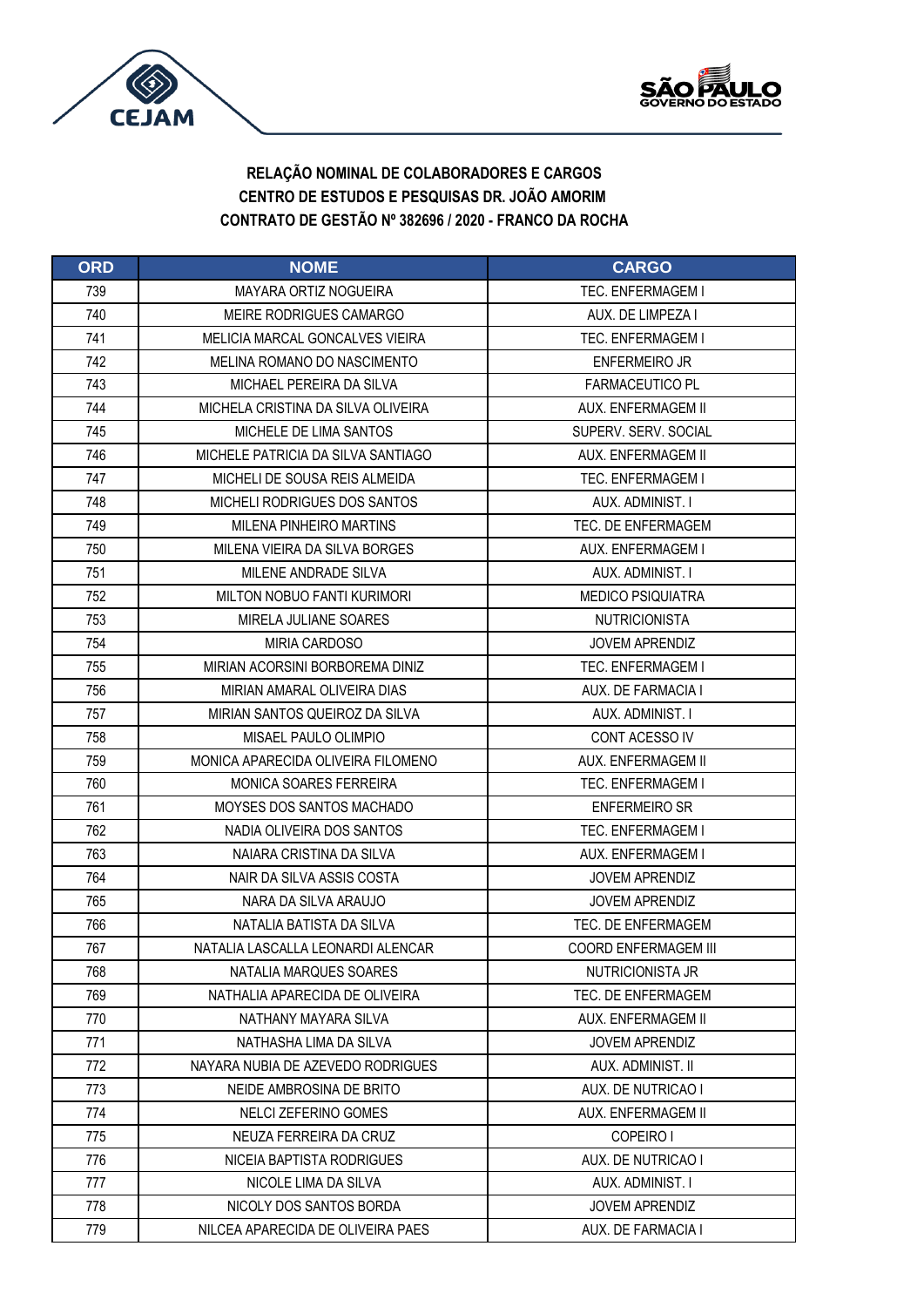



| <b>ORD</b> | <b>NOME</b>                                 | <b>CARGO</b>             |
|------------|---------------------------------------------|--------------------------|
| 780        | NIVEA DAUTRO DE ALMEIDA                     | AUX. ENFERMAGEM II       |
| 781        | OLEGNA VANESSA DE SOUZA LOPES               | CONT ACESSO IV           |
| 782        | OSVALDO LOUREIRO FILHO                      | <b>MEDICO PSIQUIATRA</b> |
| 783        | OZINELIA SANTOS DA SILVA RODRIGUES          | COPEIRO I                |
| 784        | PALOMA CRISTINA FRANCO GARCIA               | TEC. ENFERMAGEM I        |
| 785        | PAMELA FERRAZ DE OLIVEIRA                   | AUX. DE FARMACIA I       |
| 786        | PAMELA FERREIRA DOS SANTOS                  | TEC. DE ENFERMAGEM       |
| 787        | PAMELLA MANOELLA BAENA MAXIMIANO            | <b>ENFERMEIRO JR</b>     |
| 788        | PAMELLA NASCIMENTO CAVALCANTE DA SILVA      | AUX. ADMINIST. I         |
| 789        | PAOLA BELTRAO SANTOS                        | <b>JOVEM APRENDIZ</b>    |
| 790        | PATRICIA ANUNCIACAO SANTOS                  | TEC. ENFERMAGEM I        |
| 791        | PATRICIA APARECIDA DA SILVA NASCIMENTO      | AUX. ENFERMAGEM II       |
| 792        | PATRICIA APARECIDA DE OLIVEIRA BRANCO SOUZA | <b>TEC. ENFERMAGEM I</b> |
| 793        | PATRICIA BARBOSA FREITAS DA SILVA           | <b>TEC. ENFERMAGEM I</b> |
| 794        | PATRICIA DE OLIVEIRA ANDRADE                | AUX. DE LIMPEZA I        |
| 795        | PATRICIA DE SOUSA BARBOSA CUNHA             | ASSISTENTE SOCIAL SR     |
| 796        | PATRICIA FELIX DE OLIVEIRA                  | AUX. ADMINISTRATIVO      |
| 797        | PATRICIA FERREIRA DOS SANTOS SOUZA          | AUX. ENFERMAGEM II       |
| 798        | PATRICIA MARQUES DE GALES                   | TEC. ENFERMAGEM I        |
| 799        | PATRICIA REGINA DA SILVA LACERDA            | CONTROL, ACESSO I        |
| 800        | PATRICIA RODRIGUES DE CARVALHO              | AUX. ENFERMAGEM II       |
| 801        | PATRICK CASTRO DE OLIVEIRA                  | <b>JOVEM APRENDIZ</b>    |
| 802        | <b>PATRICK DINIZ SOUZA</b>                  | AUX. ADMINIST. I         |
| 803        | PAULA ARAUJO SOARES COSTA                   | <b>ENFERMEIRO JR</b>     |
| 804        | PAULA CRISTINA MENDOZA CONDE                | <b>FARMACEUTICO JR</b>   |
| 805        | PAULA DE MORAIS PATRICIO                    | <b>TEC. ENFERMAGEM I</b> |
| 806        | PAULA REGINA DO ESPIRITO SANTO RITTO        | <b>FISIOTERAPEUTA PL</b> |
| 807        | PAULO BRAUNA DOS SANTOS FREIRE              | <b>FISIOTERAPEUTA PL</b> |
| 808        | PAULO CESAR DA SILVA CALDEIRA               | <b>TEC. ENFERMAGEM I</b> |
| 809        | <b>PAULO EDUARDO PRATES BORGES</b>          | MOTORISTA AMBULANCIA     |
| 810        | PAULO EDUARDO SANTOS SILVA                  | <b>ENFERMEIRO SR</b>     |
| 811        | PAULO RUBENS GASPAR FILHO                   | <b>MEDICO PSIQUIATRA</b> |
| 812        | PAULO TORRES DA SILVA                       | CONT ACESSO IV           |
| 813        | PEDRO CARLOS VIRISSIMO                      | <b>JARDINEIRO I</b>      |
| 814        | PERLA MARCOLINO VANDERLEY                   | TEC. DE ENFERMAGEM       |
| 815        | PETTERSON PARIS COUTO                       | <b>ENFERMEIRO SR</b>     |
| 816        | PRISCILA BAPTISTAO GONCALVES                | ENFERMEIRO JR            |
| 817        | PRISCILA CARLA BUENO                        | <b>ENFERMEIRO SR</b>     |
| 818        | PRISCILA CHAGAS OLTRAMARI MAGALHAES         | <b>TEC. ENFERMAGEM I</b> |
| 819        | PRISCILA DA SILVA MIRANDA                   | TEC. ENFERMAGEM I        |
| 820        | PRISCILA DE FATIMA ROSA ORUI                | TEC. ENFERMAGEM I        |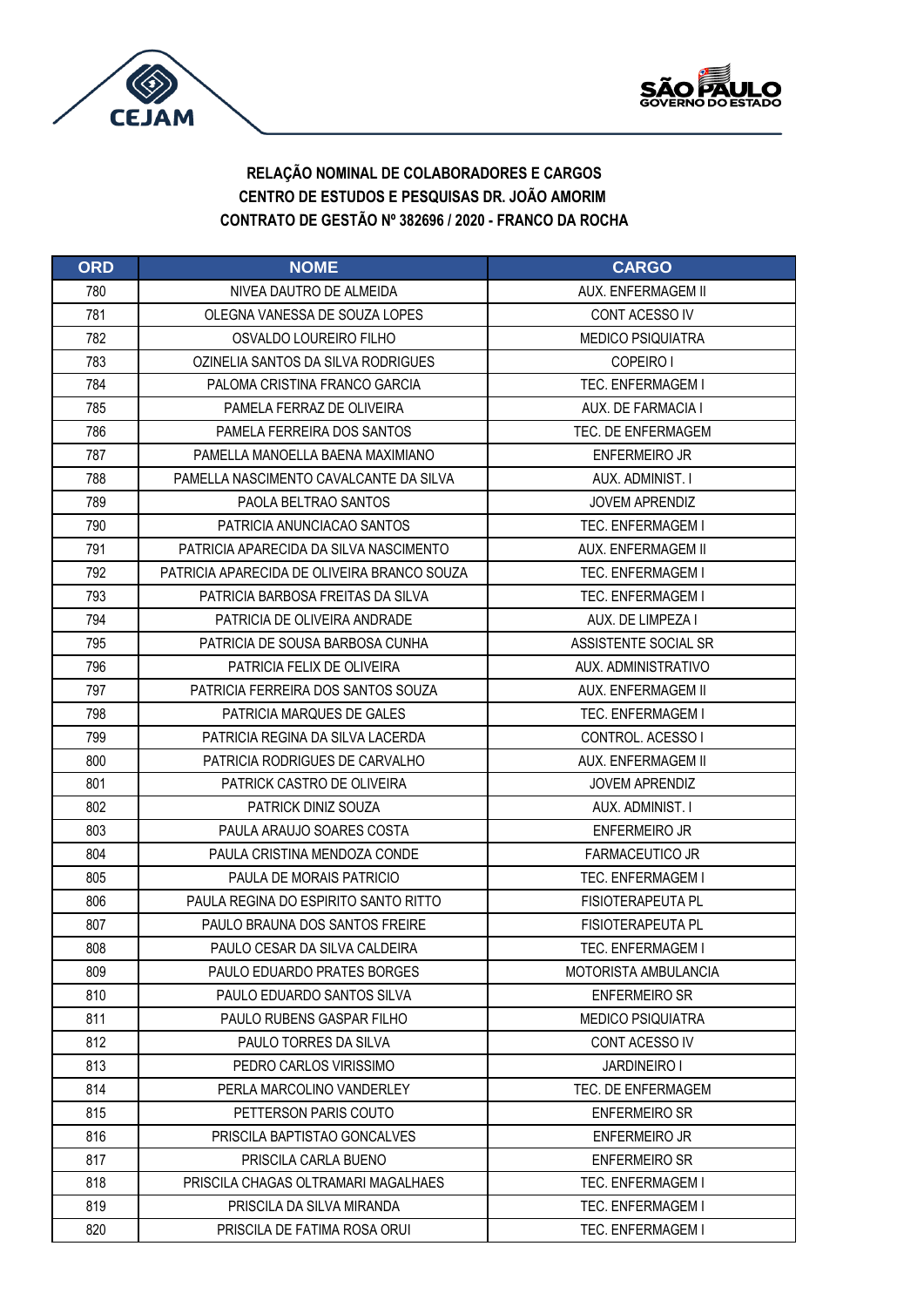



| <b>ORD</b> | <b>NOME</b>                              | <b>CARGO</b>                |
|------------|------------------------------------------|-----------------------------|
| 821        | PRISCILA GENERAL DE MENESES              | AUX. ENFERMAGEM II          |
| 822        | PRISCILA OLIVEIRA RODRIGUES              | <b>TEC. ENFERMAGEM I</b>    |
| 823        | PRISCILA PRADO                           | AUX. ENFERMAGEM II          |
| 824        | PRISCILA ROSELI MARTINS QUINTINO         | AUX. ADMINISTRATIVO         |
| 825        | PRISCYLA FERNANDA SANTANA FRANCA         | <b>ENFERMEIRO SR</b>        |
| 826        | QUEOPIS LOPES FERREIRA JUNIOR            | <b>ENFERMEIRO JR</b>        |
| 827        | RAFAEL ALVES DE CARVALHO                 | AUX. ENFERMAGEM II          |
| 828        | RAFAEL FERREIRA MAFRA                    | <b>TEC EM HEMOTERAPIA</b>   |
| 829        | RAFAEL OLIVEIRA MIGUEL                   | ASSISTENTE ADMINISTR        |
| 830        | RAFAEL PEREIRA LUCIANO                   | CONT ACESSO IV              |
| 831        | RAFAEL RICHARD DOS SANTOS CARDOSO        | TEC. DE ENFERMAGEM          |
| 832        | RAFAEL VICTOR VIEIRA                     | AUX. ESTERILIZACAO I        |
| 833        | RAFAELA ASSIS DE BRITO                   | AUX. ADMINISTRATIVO         |
| 834        | RAFAELA DOS SANTOS ROMAJO DE ALBUQUERQUE | AUX. DE LIMPEZA I           |
| 835        | RAFAELA GOMES DOS SANTOS                 | AUX. ENFERMAGEM II          |
| 836        | RAFAELA OLIVEIRA ABREU                   | ASSISTENTE SOCIAL SR        |
| 837        | RAIMUNDO ALVES DE SOUSA                  | CONTROL. ACESSO II          |
| 838        | RAISSA BARBOSA DA SILVA                  | AUX. DE FARMACIA I          |
| 839        | RAMON RODRIGUES NUNES BENEDICTO          | AUX. ADMINISTRATIVO         |
| 840        | RAQUEL DA SILVA PEREIRA                  | AUX. ENFERMAGEM II          |
| 841        | RAQUEL MARIA ANDRADE PASSOS MENESES      | TEC. DE ENFERMAGEM          |
| 842        | RAUANI APARECIDA DA COSTA                | AUX. DE LIMPEZA I           |
| 843        | <b>REGIANE DOS SANTOS</b>                | AUX. ADMINISTRATIVO         |
| 844        | REGIANE GRANADO NICOLA RAMOS             | AUX. DE LIMPEZA I           |
| 845        | REGIANE MARTINS DA CUNHA                 | AUX. DE FARMACIA I          |
| 846        | <b>REGIANE REGINA PAVAO</b>              | ANALISTA CLINICO JR         |
| 847        | REGINA LUCIA DINIZ MARQUES DE MATOS      | TEC. DE ENFERMAGEM          |
| 848        | REGINA SANTOS DOS ANJOS                  | AUX. DE LIMPEZA I           |
| 849        | <b>REGINALDO NISTA</b>                   | AUX. ADMINIST. I            |
| 850        | REINALDO DE OLIVEIRA ROCHA               | CONTROL. ACESSO I           |
| 851        | REJANE BELO DA SILVA                     | <b>ENFERMEIRO SR</b>        |
| 852        | RENAN FELIPE ROCCIN SOUZA DE OLIVEIRA    | TEC. DE ENFERMAGEM          |
| 853        | <b>RENAN LEVINSK BUENO</b>               | AUX. ESTERILIZACAO I        |
| 854        | RENATA APARECIDA DE OLIVEIRA SILVA       | TEC. DE ENFERMAGEM          |
| 855        | RENATA DA SILVA DIAS PEREIRA PEDROZA     | <b>FISIOTERAPEUTA JR</b>    |
| 856        | RENATA DE JESUS FERRAZ                   | AUX. ADMINIST. I            |
| 857        | RENATA DOS SANTOS SOUZA                  | AUX. ENFERMAGEM II          |
| 858        | RENATA PERIN DOS PASSOS                  | <b>ENFERMEIRO SR</b>        |
| 859        | <b>RENATA SANTOS DOMINGUES</b>           | <b>COORD ENFERMAGEM III</b> |
| 860        | RENATA SERTAO DOS SANTOS                 | AUX. ENFERMAGEM II          |
| 861        | RENATA XAVIER DE OLIVEIRA                | ENFERMEIRO SR               |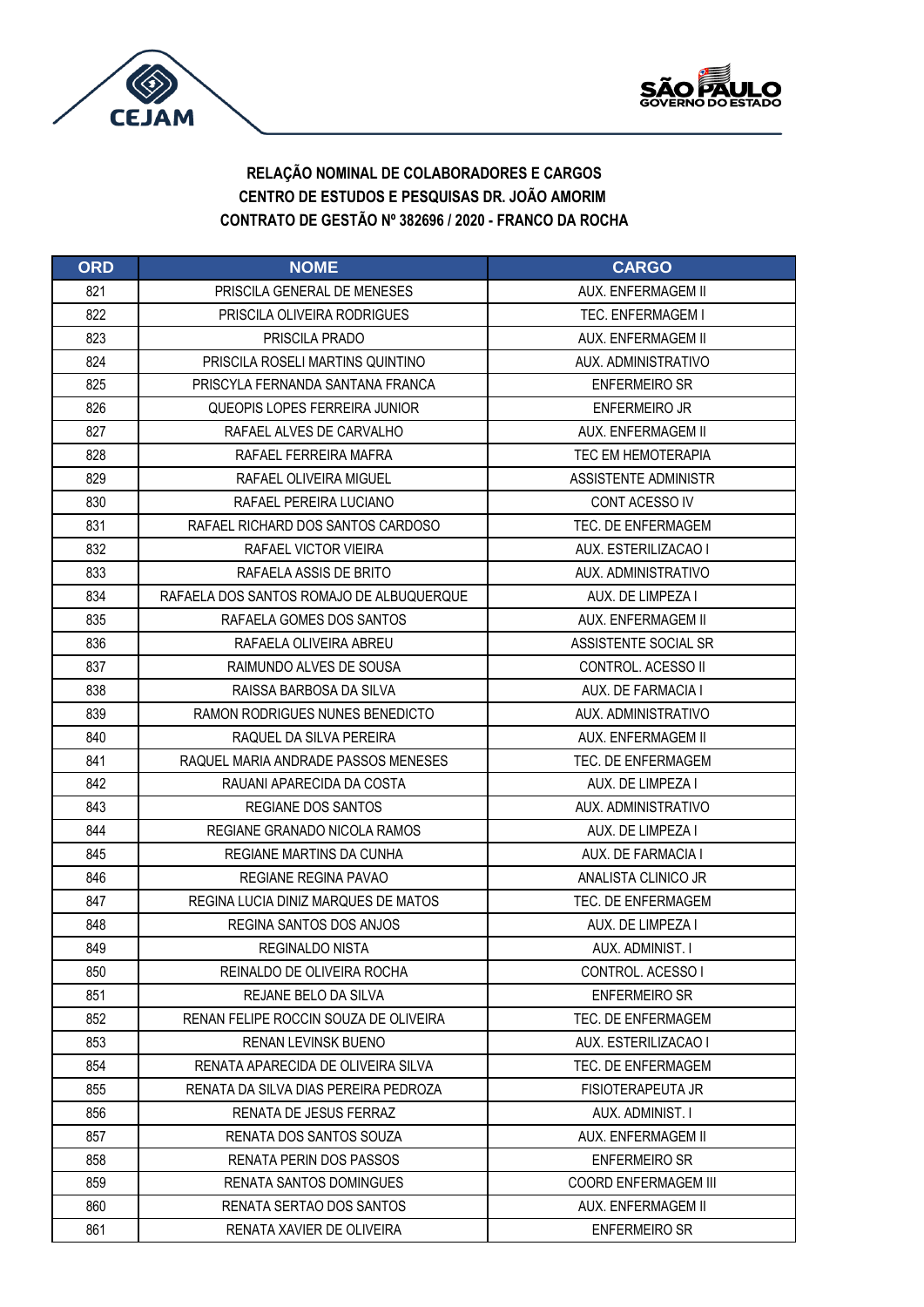



| <b>ORD</b> | <b>NOME</b>                         | <b>CARGO</b>               |
|------------|-------------------------------------|----------------------------|
| 862        | RICARDO PEREIRA DE LIMA             | <b>TEC INFORMAT, LIDER</b> |
| 863        | RICARDO SIQUEIRA DE SOUZA           | AUX. ENFERMAGEM I          |
| 864        | RICARDO YOSHIHARO NISHIMORI         | AUX. ADMINIST. I           |
| 865        | RITA DE CASSIA GONCALVES            | AUX. DE LIMPEZA I          |
| 866        | RITA DE CASSIA SOARES DE SOUSA      | <b>TEC. ENFERMAGEM I</b>   |
| 867        | RITA DE CASSIA TOLEDO               | <b>ENFERMEIRO JR</b>       |
| 868        | RITA DE FATIMA CARDOSO DE SOUZA     | <b>COORD FINANCEIRO</b>    |
| 869        | ROBERTA RODRIGUES DOS SANTOS        | AUX. ENFERMAGEM II         |
| 870        | ROBSON APARECIDO DA SILVA           | <b>TEC INFORMATICA</b>     |
| 871        | ROBSON BARBOSA DA SILVA             | CONT ACESSO IV             |
| 872        | ROBSON RODRIGUES CARVALHO CAMARGO   | TEC. ENFERMAGEM I          |
| 873        | RODRIGO APARECIDO NAVARRO FURTADO   | <b>TEC. ENFERMAGEM I</b>   |
| 874        | RODRIGO AUGUSTO DA SILVA            | <b>TEC. ENFERMAGEM I</b>   |
| 875        | RODRIGO CANES RODRIGUES             | <b>ENFERMEIRO JR</b>       |
| 876        | RODRIGO CATELLA PEREIRA             | <b>ENFERMEIRO SR</b>       |
| 877        | RODRIGO FERREIRA                    | <b>TEC. ENFERMAGEM I</b>   |
| 878        | RODRIGO LANCELOTE ALBERTO           | DIRETOR TECNICO            |
| 879        | RODRIGO REIS SILVA                  | <b>FISIOTERAPEUTA PL</b>   |
| 880        | RODRIGO VITALINO SILVA              | TEC. DE ENFERMAGEM         |
| 881        | ROGERIO ALVES RIBEIRO JUNIOR        | AUX. ENFERMAGEM II         |
| 882        | ROGERIO LUCIO BENFICA SILVA         | <b>MEDICO PSIQUIATRA</b>   |
| 883        | RONALDO ALMEIDA CAMARGO SAMPAIO     | <b>TEC. ENFERMAGEM I</b>   |
| 884        | ROSA MARIA SOUSA CUNHA              | AUX. DE LIMPEZA I          |
| 885        | ROSANA CASSIA BERBEL                | <b>ENFERMEIRO JR</b>       |
| 886        | ROSANGELA ROCHA PINHEIRO            | <b>TEC. ENFERMAGEM I</b>   |
| 887        | ROSANGELA SANTOS DA SILVA           | AUX. ENFERMAGEM II         |
| 888        | ROSANIA DA CRUZ GOMES               | AUX. DE FARMACIA I         |
| 889        | ROSEANGELA BASILIO DOS SANTOS       | ASSISTENTE ADMINISTR       |
| 890        | ROSELY ALMEIDA VARJAO DO NASCIMENTO | AUX. ADMINIST. I           |
| 891        | ROSEMEIRE ALVES ALIONCO             | AUX. ENFERMAGEM II         |
| 892        | ROSEMERE CORREA DA SILVA            | <b>ENFERMEIRO SR</b>       |
| 893        | ROSIANE PEREIRA LOPES               | <b>ENFERMEIRO</b>          |
| 894        | ROSIANE SANTOS DA SILVA             | AUX. DE LIMPEZA I          |
| 895        | ROSIMARY ADRIANA DANTAS             | COPEIRO I                  |
| 896        | ROSIMERE SILVA ALVES RAMOS          | AUX. DE LIMPEZA II         |
| 897        | RUBIA TEREZA CONSTANTINO GOMES      | AUX. ENFERMAGEM I          |
| 898        | RUTE DE CASSIA SANTOS               | AUX. DE ROUPARIA II        |
| 899        | SABRINA APARECIDA DOS SANTOS        | <b>TERAP OCUPACIONAL</b>   |
| 900        | SABRINA DE MENESES SANTOS           | TEC. ENFERMAGEM I          |
| 901        | SAMANTA CRISTINA GOMES DE LIMA      | AUX. ENFERMAGEM II         |
| 902        | SAMARA DE ALENCAR BARBOZA           | AUX. ENFERMAGEM II         |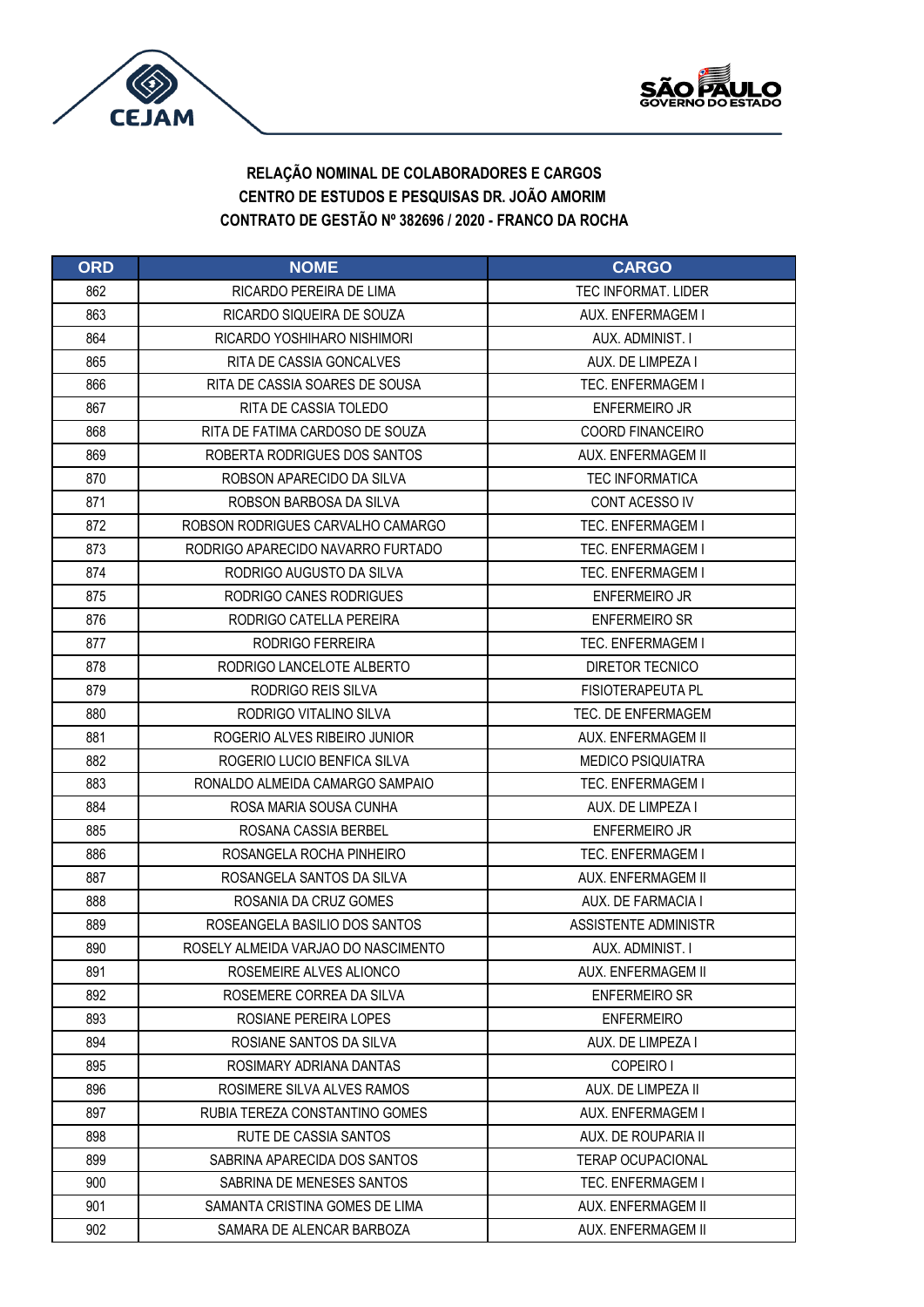



| <b>ORD</b> | <b>NOME</b>                            | <b>CARGO</b>             |
|------------|----------------------------------------|--------------------------|
| 903        | SAMUEL ALMEIDA SILVA                   | TFC. DF ENFERMAGEM       |
| 904        | SAMUEL SOUZA DE ARAUJO                 | <b>TEC. ENFERMAGEM I</b> |
| 905        | SAMUEL SOUZA TEIXEIRA                  | <b>ESTOQUISTA</b>        |
| 906        | SANDRA NUNES DOS SANTOS                | <b>TEC. ENFERMAGEM I</b> |
| 907        | SANDRA REGINA E SILVA                  | AUX. ENFERMAGEM II       |
| 908        | SANDRO BONCI                           | <b>ENFERMEIRO JR</b>     |
| 909        | SARA LISBOA PEREIRA CARIRY             | TEC. ENFERMAGEM I        |
| 910        | SARAH CRISTINA VERAS DE ALENCAR NUNES  | ASSISTENTE SOCIAL JR     |
| 911        | SAULO SANTANA DE QUEIROZ               | TEC. DE ENFERMAGEM       |
| 912        | SEBASTIANA SANTOS DA SILVA             | ENCARR. DE LIMPEZA       |
| 913        | SERGIO LUIS DA MATA E SOUZA            | <b>ASSISTENTE ADM I</b>  |
| 914        | SHARLIANE DE MARCHI DOMINGUES MEDEIROS | <b>ENFERMEIRO SR</b>     |
| 915        | SHEILA DA SILVA                        | AUX. DE LIMPEZA I        |
| 916        | SHIRLEI ALMEIDA LIMA                   | AUX. DE NUTRICAO I       |
| 917        | SIDINEI OLIVEIRA SOARES                | <b>GERENTE ADMINIST.</b> |
| 918        | SIDNEI NICOLAS RAPONI                  | CONTROL. ACESSO I        |
| 919        | SIDNEY GOMES DA SILVA                  | CONTROL. ACESSO I        |
| 920        | SIDNEY JOSE DOS SANTOS JUNIOR          | <b>TEC. ENFERMAGEM I</b> |
| 921        | SILVIA DE OLIVEIRA MANEIRO BRANDAO     | TEC. ENFERMAGEM I        |
| 922        | <b>SILVIA LARA</b>                     | <b>ENFERMEIRO</b>        |
| 923        | SIMONE APARECIDA ATHADEMOS GARCIA      | AUX. DE LIMPEZA I        |
| 924        | SIMONE GONCALVES FRANCO                | AUX. ENFERMAGEM II       |
| 925        | SIMONE KASSOUF RIZZATO                 | <b>MEDICO PSIQUIATRA</b> |
| 926        | SIMONE LIBANIO TEIXEIRA                | <b>TEC. ENFERMAGEM I</b> |
| 927        | SIMONE LUIZ DE LIMA                    | <b>TELEFONISTA I</b>     |
| 928        | SIMONE MARQUES DE SOUSA                | TEC. DE ENFERMAGEM       |
| 929        | SIMONE SIQUEIRA NUNES                  | AUX. DE LIMPEZA I        |
| 930        | SINARA SOARES DOS SANTOS               | ENFERMEIRO TRABALHO      |
| 931        | SIRLENE BRITO ROCHA                    | AUX. DE LIMPEZA I        |
| 932        | SOLANGE GASQUES CARDOSO                | AUX. ENFERMAGEM II       |
| 933        | SOLANGE MARIA DA SILVA                 | <b>TEC. ENFERMAGEM I</b> |
| 934        | SONIA MARIA GONCALVES                  | AUX. DE LIMPEZA I        |
| 935        | SONIA REGINA LANDIM DA SILVA           | <b>TEC. ENFERMAGEM I</b> |
| 936        | STEFANY ARAUJO DA SILVA                | <b>FISIOTERAPEUTA</b>    |
| 937        | STEFANY RAIANY DA SILVA                | AUX. ADMINIST. I         |
| 938        | STENIO PRADA MESQUITA                  | SUPERV. DE QUALIDADE     |
| 939        | <b>STEVE DAVID FERNANDES</b>           | <b>TEC. ENFERMAGEM I</b> |
| 940        | SUELEN CARVALHO DA SILVA               | TEC. ENFERMAGEM I        |
| 941        | SUELI APARECIDA DOS SANTOS             | AUX. DE LIMPEZA I        |
| 942        | SUELLEN ALBINO DE MAGALHAES            | TEC. ENFERMAGEM I        |
| 943        | SUELLEN NEVES MARCELINO DA SILVA       | <b>ENFERMEIRO</b>        |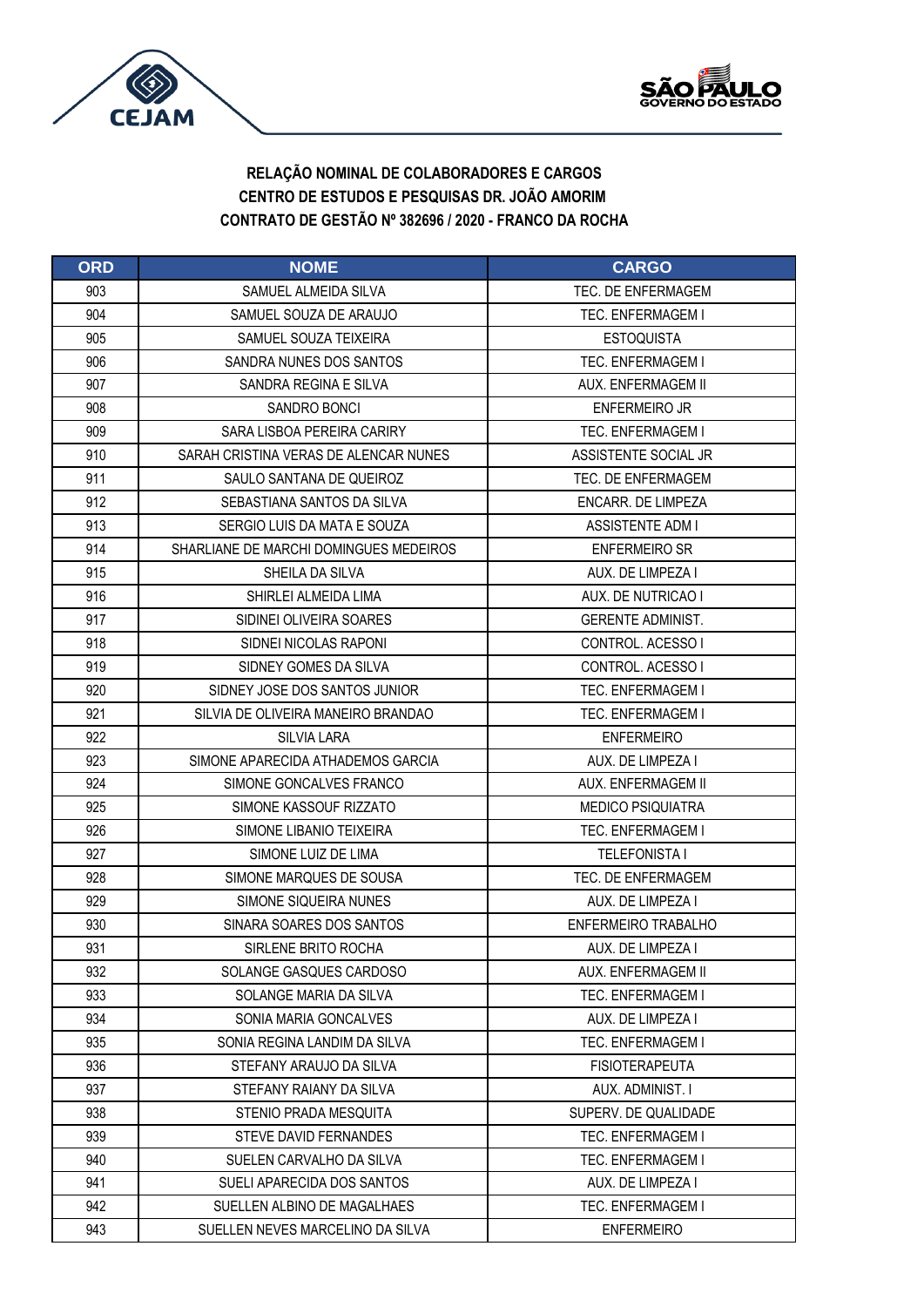



| <b>ORD</b> | <b>NOME</b>                             | <b>CARGO</b>                |
|------------|-----------------------------------------|-----------------------------|
| 944        | <b>SULAMITA KELLER DOMINGOS</b>         | <b>TEC. ENFERMAGEM I</b>    |
| 945        | TABATA DE PAULA CARDOSO                 | <b>TEC. ENFERMAGEM I</b>    |
| 946        | TAIARA CRISTINA DOS SANTOS SOUSA        | <b>TEC. ENFERMAGEM I</b>    |
| 947        | TAIS CRISTINA BERNARDI BATISTA          | FONOAUDIOLOGO SR            |
| 948        | TAIS FERNANDA SIMOES DA SILVEIRA HESSEL | FISIOTERAPEUTA PL           |
| 949        | TAIS JOANA DA SILVA RODRIGUES           | AUX. DE FARMACIA I          |
| 950        | TALITA CAROLINE DE PAULA                | AUX. ADMINIST. I            |
| 951        | TAMARA CRISTHINA DA SILVA MOREIRA       | <b>TEC. ENFERMAGEM II</b>   |
| 952        | TAMARA SOBREIRA ALVES                   | TEC. DE ENFERMAGEM          |
| 953        | TAMIRES DA SILVA MELO                   | AUX. ADMINISTRATIVO         |
| 954        | TAMIRES DE FRANCA LIMA SILVA            | AUX. DE LIMPEZA I           |
| 955        | TAMIRES OLIVEIRA DA SILVA               | <b>TEC. ENFERMAGEM I</b>    |
| 956        | <b>TAMIRES ROSA PEREIRA</b>             | TEC. DE ENFERMAGEM          |
| 957        | TAMIRIS AMIM DE AZEVEDO                 | AUX. ADMINIST. I            |
| 958        | TANIA CABRAL RODRIGUES SANTANA          | AUX. DE LIMPEZA I           |
| 959        | TANIA DO NASCIMENTO MAXIMO              | AUX. ADMINIST. I            |
| 960        | <b>TANIA REGINA GUEDES</b>              | <b>DIRETOR TECNICO</b>      |
| 961        | TANIA SILVA DE OLIVEIRA                 | <b>ENCARR FATURAMENTO</b>   |
| 962        | TATIANA ABADE FERREIRA DE ARAUJO        | <b>FISIOTERAPEUTA</b>       |
| 963        | TATIANA BEZERRA PEREIRA                 | AUX. ENFERMAGEM II          |
| 964        | TATIANA CRISTINA DIAS                   | AUX. ENFERMAGEM I           |
| 965        | TATIANA GALDINO DA COSTA                | CONTROL, ACESSO I           |
| 966        | <b>TATIANA INACIO KERSTEN</b>           | <b>TEC. ENFERMAGEM I</b>    |
| 967        | TATIANE RAMOS DA SILVA CORREA           | <b>TEC. ENFERMAGEM I</b>    |
| 968        | TATIANE SILVA SOUZA BICALHO             | TEC. ENFERMAGEM I           |
| 969        | TAUANE PASCHOAL DA SILVA                | <b>TEC. ENFERMAGEM I</b>    |
| 970        | TAYNARA FERRI FONSECA                   | TEC. DE ENFERMAGEM          |
| 971        | TEREZA CRISTINA DE OLIVEIRA             | ANALISTA CLINICO JR         |
| 972        | TEREZA DA SILVA PEREIRA SOUSA           | <b>TEC. ENFERMAGEM I</b>    |
| 973        | THAILA DO VALLE VIEIRA SILVA            | <b>ENFERMEIRO</b>           |
| 974        | THAINA ARAUJO DE ALMEIDA                | AUX. ENFERMAGEM I           |
| 975        | THAINA DOS SANTOS SILVA                 | TEC. DE ENFERMAGEM          |
| 976        | THAIS CORREIA DOS SANTOS MOREIRA        | <b>PSICOLOGO</b>            |
| 977        | <b>THAIS CRISTINA GARCIA</b>            | <b>TERAP OCUPACIONAL PL</b> |
| 978        | THAIS FERNANDA PRETO                    | AUX. ENFERMAGEM II          |
| 979        | THAIS FERREIRA JORGE NETO               | <b>TERAP OCUPACIONAL PL</b> |
| 980        | THAIS NASCIMENTO DE LIMA                | AUX. ADMINIST. I            |
| 981        | THAUANY APARECIDA SIMOES GONCALVES      | TEC. DE ENFERMAGEM          |
| 982        | THIAGO ALBERTO DE OLIVEIRA CARDOSO      | AUX. DE FARMACIA I          |
| 983        | THIAGO PENICHE DA SILVA                 | COLETOR I                   |
| 984        | <b>THIAGO PEREIRA</b>                   | <b>TEC IMOBIL ORTOP</b>     |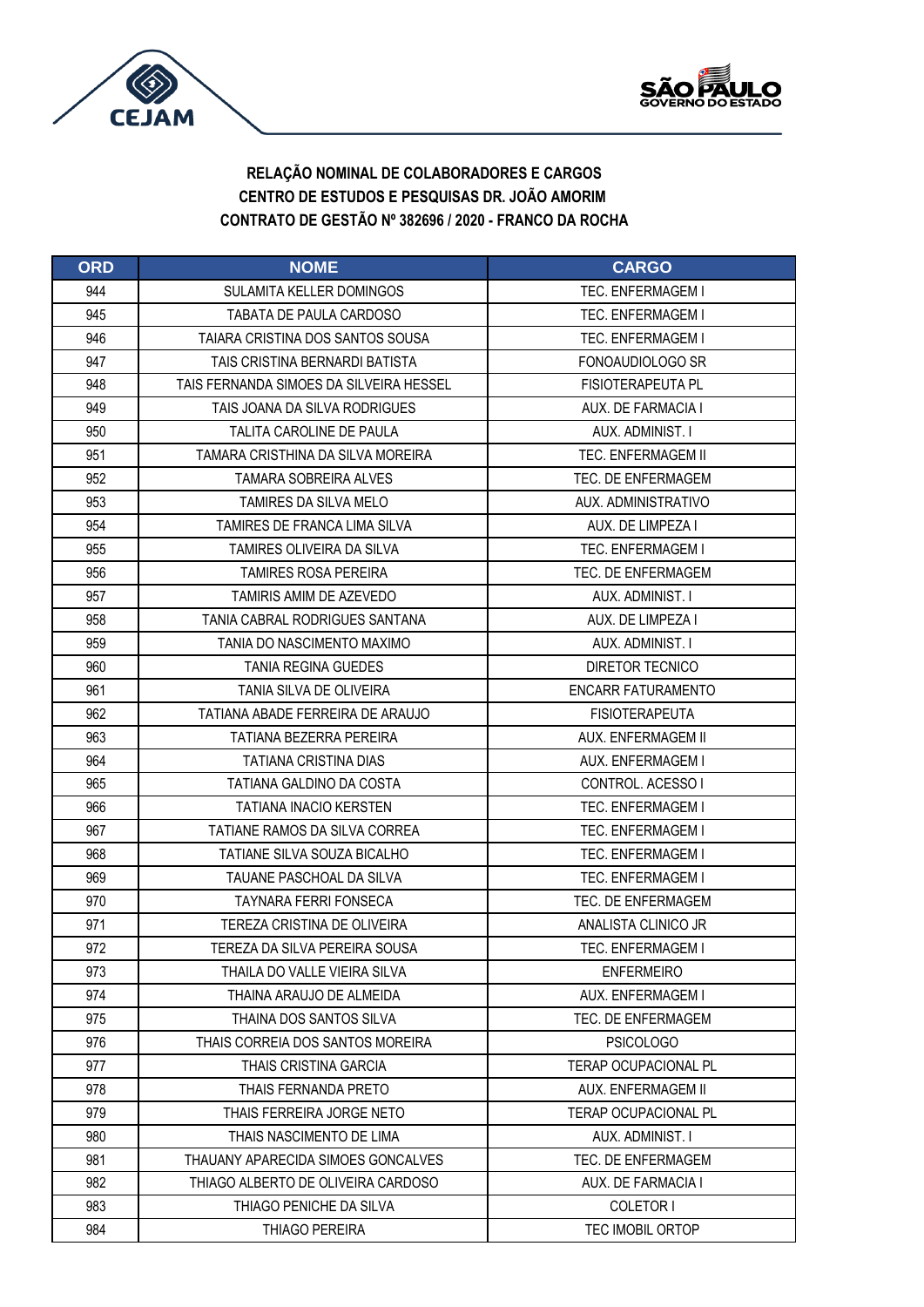



| <b>ORD</b> | <b>NOME</b>                             | <b>CARGO</b>                |
|------------|-----------------------------------------|-----------------------------|
| 985        | THIFI F AI MFIDA DA SII VA              | TFC. DF ENFERMAGEM          |
| 986        | THYAGO DOS SANTOS BARROS                | ASSIST CONTABILIDADE        |
| 987        | TIAGO APARECIDO HONORIO DA SILVA        | <b>TEC. ENFERMAGEM I</b>    |
| 988        | TIAGO DE ASSIS NOBRE                    | CONT ACESSO IV              |
| 989        | TIAGO RODRIGO DE OLIVEIRA UDVARI        | COLETOR I                   |
| 990        | VALDECI JOSE DA SILVA                   | LIMPADOR VIDROS II          |
| 991        | <b>VALDINEIA GONCALVES FERREIRA</b>     | COZINHEIRO I                |
| 992        | VANDERLEI DE OLIVEIRA                   | CONTROL. ACESSO I           |
| 993        | VANDERLEIA NASCIMENTO SILVA DE OLIVEIRA | AUX. ENFERMAGEM II          |
| 994        | VANESSA BARBOSA MOREIRA DE LIMA         | AUX. DE NUTRICAO I          |
| 995        | VANESSA CALDAS CARDOSO DOS SANTOS       | TEC. ENFERMAGEM I           |
| 996        | VANESSA CALIXTO DA SILVA                | AUX. ADMINIST. I            |
| 997        | VANESSA CRISTINA GONCALVES DAMIAO       | <b>COORD ENFERMAGEM III</b> |
| 998        | VANESSA DE PAULA SOARES                 | <b>TEC. ENFERMAGEM I</b>    |
| 999        | VANESSA DE SOUZA RODRIGUES              | AUX. DE LIMPEZA I           |
| 1000       | VANESSA FERREIRA OLIVEIRA               | AUX. ADMINIST. I            |
| 1001       | VANESSA HERMINIO DA SILVA               | TEC. SEG.TRABALHO I         |
| 1002       | VANESSA HONORIO DA SILVA DE OLIVEIRA    | <b>FARMACEUTICO JR</b>      |
| 1003       | VANESSA SANTOS ALELUIA LEAL             | TEC. ENFERMAGEM I           |
| 1004       | VANESSA SILVA OLIVEIRA                  | AUX. DE LIMPEZA I           |
| 1005       | VANIA CRISTINA GONCALVES SANTANA        | TEC. ENFERMAGEM I           |
| 1006       | VANIA CRISTINA MATAVELLI                | AUX. ADMINISTRATIVO         |
| 1007       | <b>VERONICA GOMES DA SILVA</b>          | AUX. DE LIMPEZA I           |
| 1008       | <b>VERONICA ROMERO</b>                  | AUX. ADMINIST. I            |
| 1009       | VICTOR HUGO DA CRUZ TEIXEIRA            | AUX.FINANCEIRO II           |
| 1010       | VICTOR MAXIMO DE LIMA SAMPAIO           | <b>TEC. ENFERMAGEM I</b>    |
| 1011       | <b>VICTOR SANTANA VIEIRA</b>            | AUX. DE FARMACIA I          |
| 1012       | VICTORIA KIMBERLY COUTO DOS SANTOS      | <b>JOVEM APRENDIZ</b>       |
| 1013       | VILMA DE SOUSA                          | AUX. DE LIMPEZA I           |
| 1014       | <b>VINICIUS DE ALMEIDA</b>              | SUPERVISOR SAME             |
| 1015       | VINICIUS MACIEL DE LIMA                 | <b>ENFERMEIRO</b>           |
| 1016       | VITALINA CONCEICAO E SILVA              | AUX. DE LIMPEZA I           |
| 1017       | VITORIA BUENO MAGALHAES                 | AUX. ADMINISTRATIVO         |
| 1018       | VITORIA NERI DURAN HERNANDES            | TEC. ENFERMAGEM I           |
| 1019       | VIVIANE ANSELMO DE SOUZA                | TEC. EM NUTRICAO I          |
| 1020       | VIVIANE DOS SANTOS SILVA REIS           | ASSISTENTE SOCIAL           |
| 1021       | VIVIANE MIRANDA FERREIRA JARDIM         | <b>ENFERMEIRO JR</b>        |
| 1022       | WAGNER ANTONIO DA SILVA                 | <b>FARMACEUTICO JR</b>      |
| 1023       | <b>WAGNER PRADO PINTO</b>               | TEC. DE ENFERMAGEM          |
| 1024       | WALQUIRIA DOS SANTOS SILVA              | TEC. DE ENFERMAGEM          |
| 1025       | WANDER BARBIERI DE OLIVEIRA             | TEC. ENFERMAGEM I           |